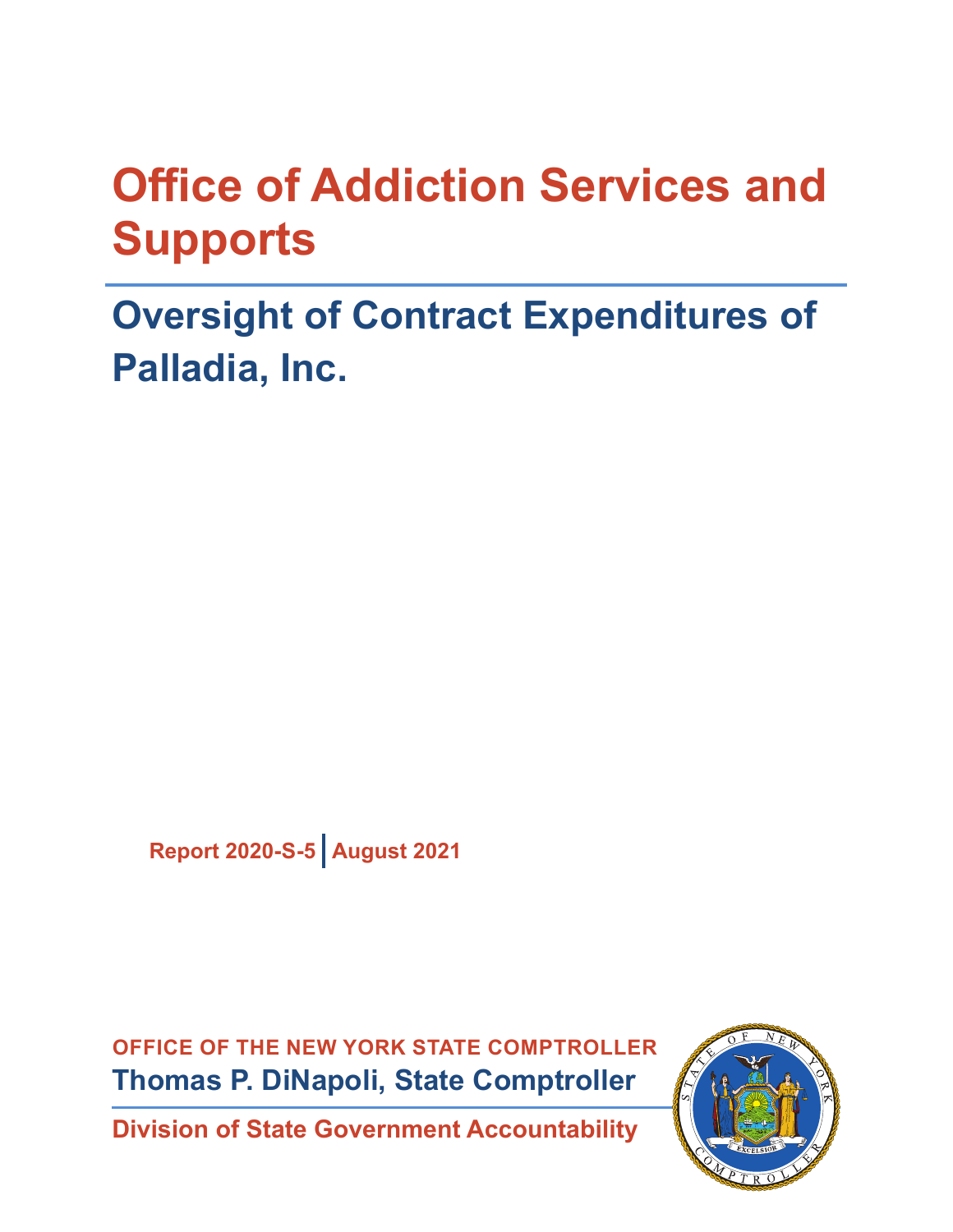# **Audit Highlights**

#### **Objective**

To determine whether the Office of Addiction Services and Supports (OASAS) is effectively monitoring its contract with Palladia, Inc. (Palladia) to ensure reimbursed claims are allowable, supported, and program related. The audit covered the period from July 1, 2015 through June 30, 2018.

#### **About the Program**

OASAS oversees one of the nation's largest and most diverse programs for the prevention and treatment of alcohol and substance abuse. Its mission is to provide quality, accessible, and costeffective services that strengthen communities, schools, and families through alcohol and drug prevention treatment.

In 2014, OASAS entered into a five-year \$45.6 million contract with Palladia, under which Palladia would provide drug and addiction treatment services. During fiscal year 2017-18, Palladia operated 31 distinct programs, 10 of which were contracted with OASAS. These 10 programs served 603 individuals in the fields of residential treatment, outpatient treatment, and scattered-site housing. In December 2014, Palladia merged with and began operating under Services for the Underserved (SUS), an organization that offers housing, employment, skills-building, treatment, and rehabilitation services. In 2017, Palladia and SUS entered into a management agreement whereby SUS would provide Palladia with administrative services. According to the contract, OASAS reimburses Palladia for its net operating expenses, up to the maximum budgeted amount for providing the contracted services. The expenses are reported by Palladia on its annual Consolidated Fiscal Reports and are subject to the requirements in the Consolidated Fiscal Reporting and Claiming Manual (CFR Manual), OASAS' Administrative and Fiscal Guidelines for OASAS-Funded Providers (Guidelines), and the contract.

#### **Key Findings**

OASAS is not effectively monitoring the expenses reported by Palladia to ensure that reimbursed claims are allowable, supported, and program related. For the three fiscal years ended June 30, 2018, we identified \$2,508,682 in costs that did not comply with the requirements in the CFR Manual, the Guidelines, and the contract, as follows:

- \$1,679,913 in personal service costs, including:
	- \$878,747 in costs that were not sufficiently documented or not allowable; and
	- \$801,166 in salaries allocated to OASAS that were already covered under a management fee agreement.
- **5779,458 in other than personal service (OTPS) costs, including:** 
	- \$635,115 for which Palladia could not provide basic general ledger detail to support reported expenses; and
	- \$144,343 in costs that were either not sufficiently documented, not program related, or ineligible.
- \$49,311 in non-allowable parent agency administration costs.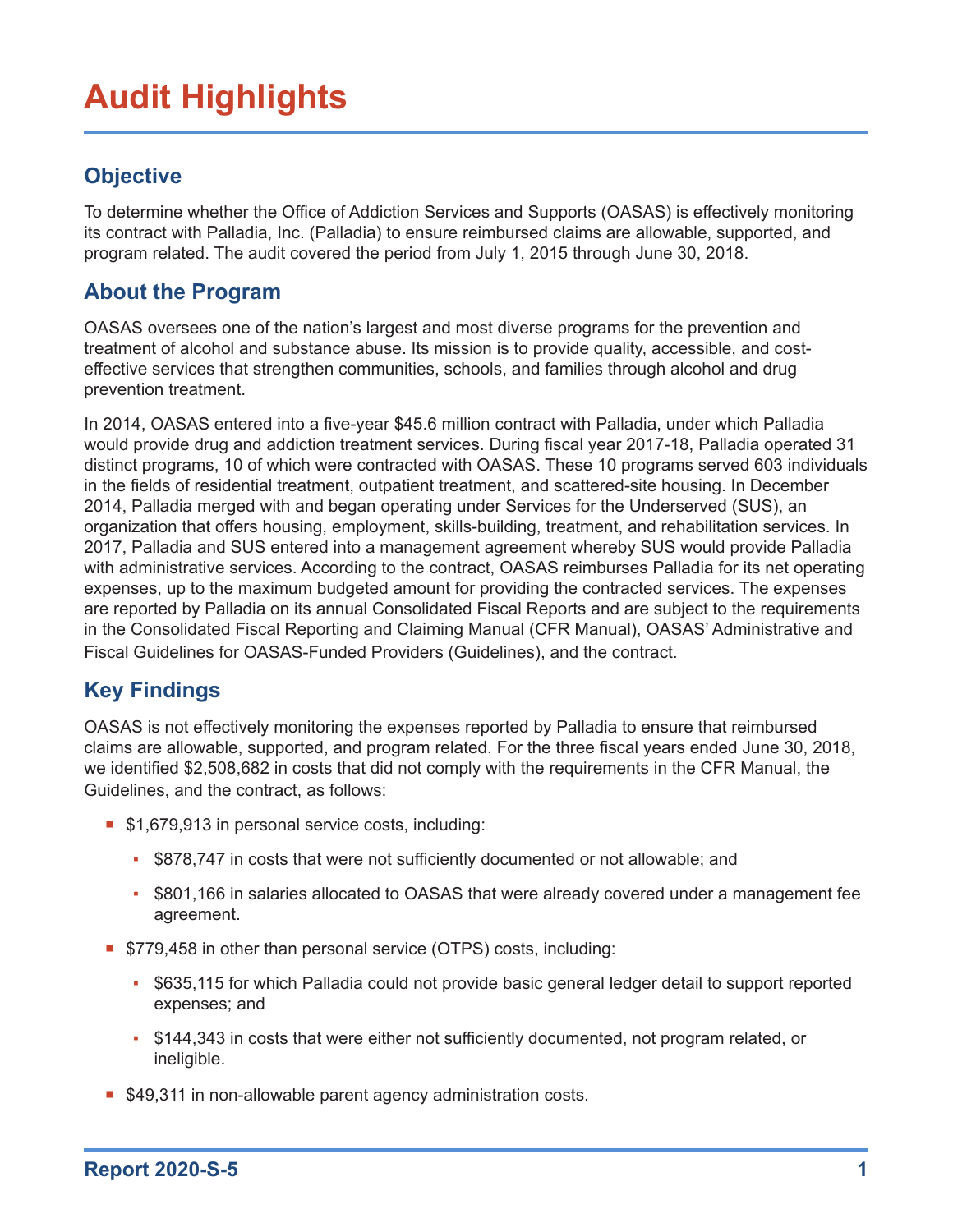#### **Key Recommendations**

- Recover \$2,508,682 in unallowable and/or unsupported costs from Palladia, including \$1,679,913 in personal service costs, \$779,458 in OTPS costs, and \$49,311 in parent agency administration costs.
- **E** Establish additional monitoring controls and improve oversight to ensure that Palladia claims only actual expenses and that those expenses are allowable, reasonable, supported, and consistent with the CFR Manual, the Guidelines, and the contract.
- **E** Ensure Palladia discloses all expenses and allocation methodologies during its budget process, specifically salary expenses shared between OASAS and non-OASAS programs and the details of those expenses included in parent agency administration costs.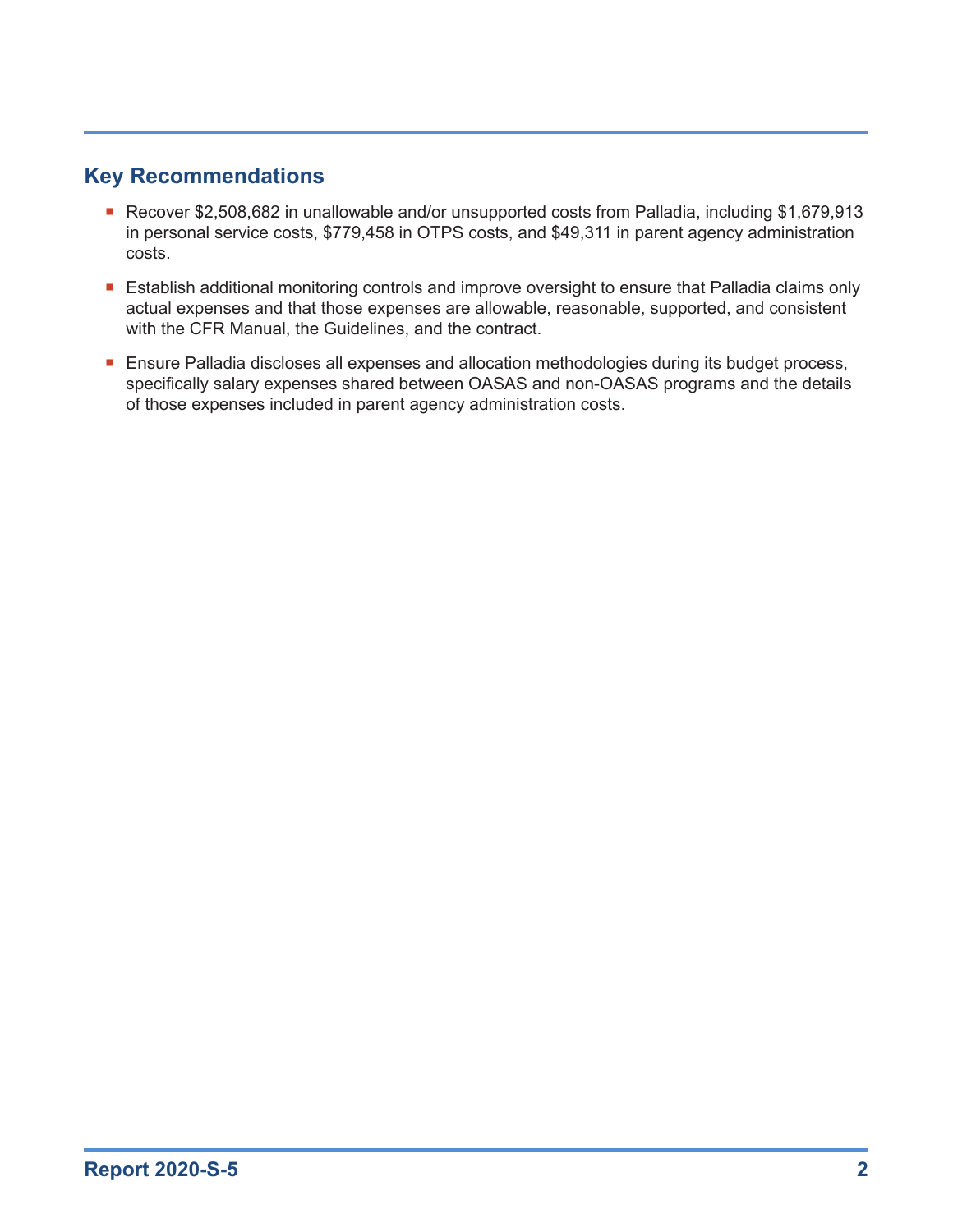

#### **Office of the New York State Comptroller Division of State Government Accountability**

August 18, 2021

Arlene González-Sánchez Commissioner Office of Addiction Services and Supports 1459 Western Avenue Albany NY 12203

Dear Ms. González-Sánchez:

The Office of the State Comptroller is committed to helping State agencies, public authorities, and local government agencies manage their resources efficiently and effectively. By so doing, it provides accountability for the tax dollars spent to support government operations. The Comptroller oversees the fiscal affairs of State agencies, public authorities, and local government agencies, as well as their compliance with relevant statutes and their observance of good business practices. This fiscal oversight is accomplished, in part, through our audits, which identify opportunities for improving operations. Audits can also identify strategies for reducing costs and strengthening controls that are intended to safeguard assets.

Following is a report of our audit entitled *Oversight of Contract Expenditures of Palladia, Inc*. This audit was performed pursuant to the State Comptroller's authority as set forth in Article V, Section 1 of the State Constitution and Article II, Section 8 of the State Finance Law.

This audit's results and recommendations are resources for you to use in effectively managing your operations and in meeting the expectations of taxpayers. If you have any questions about this report, please feel free to contact us.

Respectfully submitted,

*Division of State Government Accountability*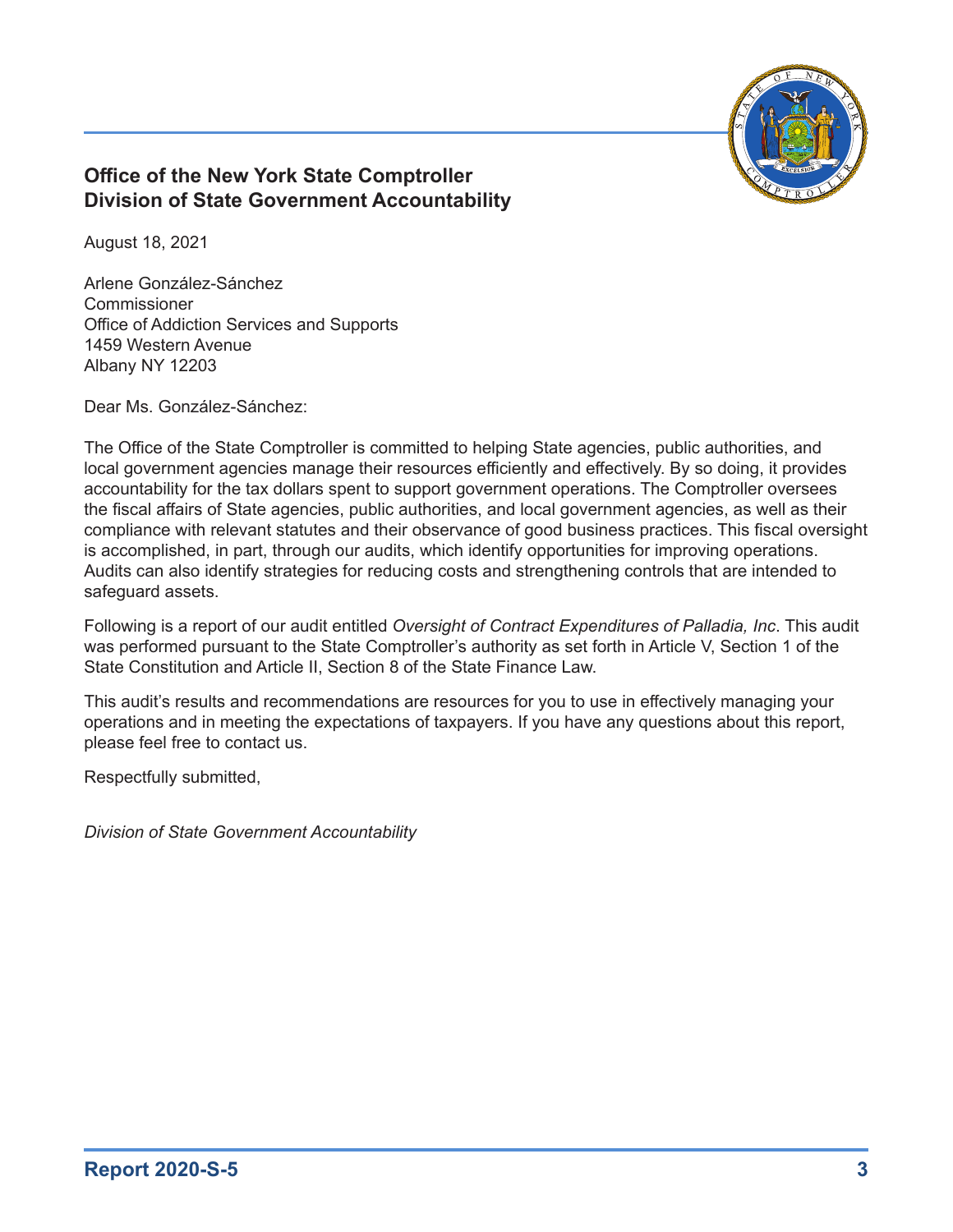# **Contents**

| <b>Exhibit</b> |  |
|----------------|--|
|                |  |
|                |  |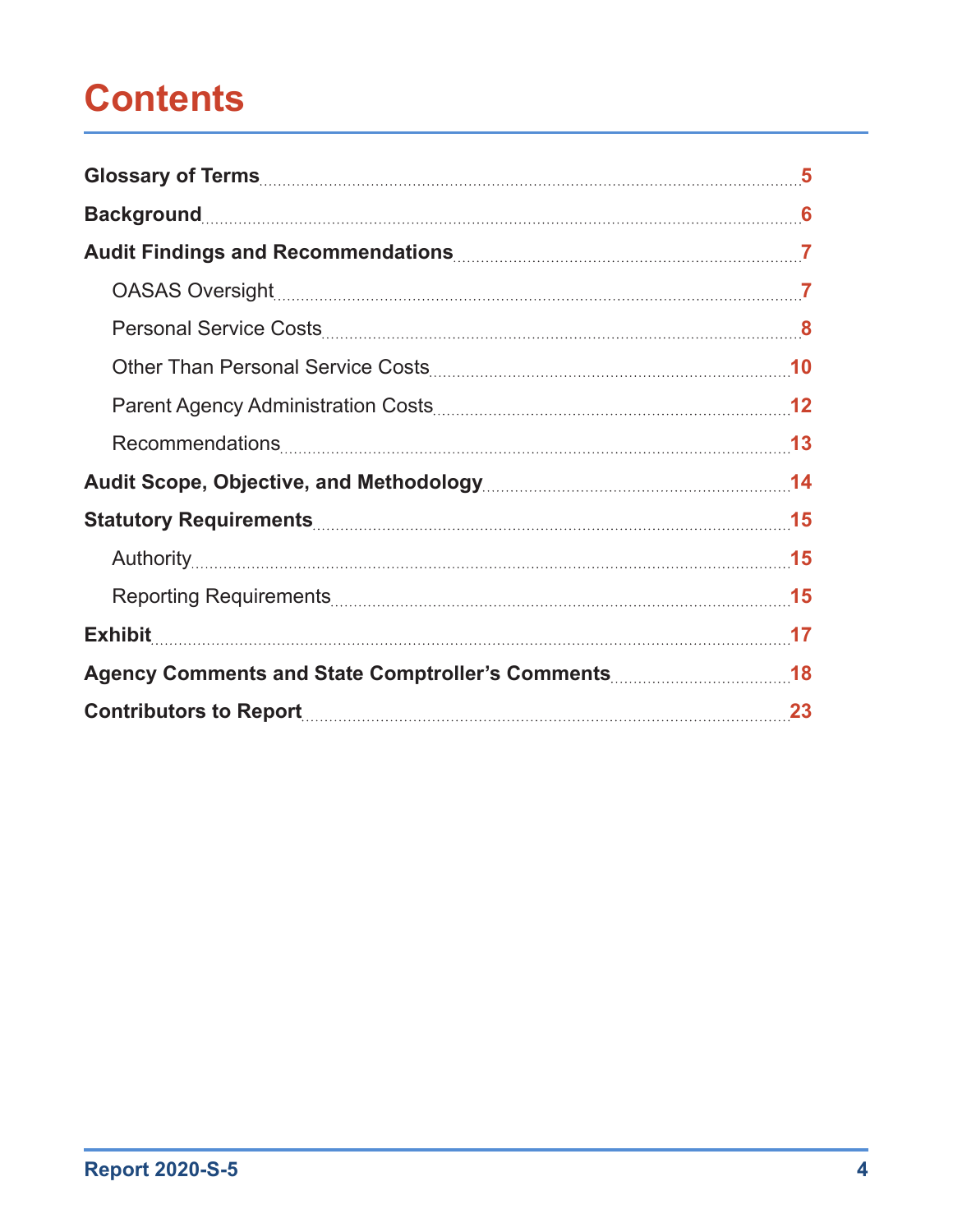# <span id="page-5-0"></span>**Glossary of Terms**

| <b>Term</b>       | <b>Description</b>                                                                      | <b>Identifier</b>       |
|-------------------|-----------------------------------------------------------------------------------------|-------------------------|
| <b>CFR</b>        | <b>Consolidated Fiscal Report</b>                                                       | <b>Key Term</b>         |
| <b>CFR Manual</b> | Consolidated Fiscal Reporting and Claiming Manual                                       | Policy                  |
| Guidelines        | <b>OASAS' Administrative and Fiscal Guidelines for</b><br><b>OASAS-Funded Providers</b> | Policy                  |
| <b>OASAS</b>      | <b>Office of Addiction Services and Supports</b>                                        | Auditee                 |
| <b>OTPS</b>       | Other than personal service                                                             | <b>Key Term</b>         |
| Palladia          | Palladia, Inc.                                                                          | Service Provider        |
| <b>SUS</b>        | Services for the Underserved                                                            | <b>Service Provider</b> |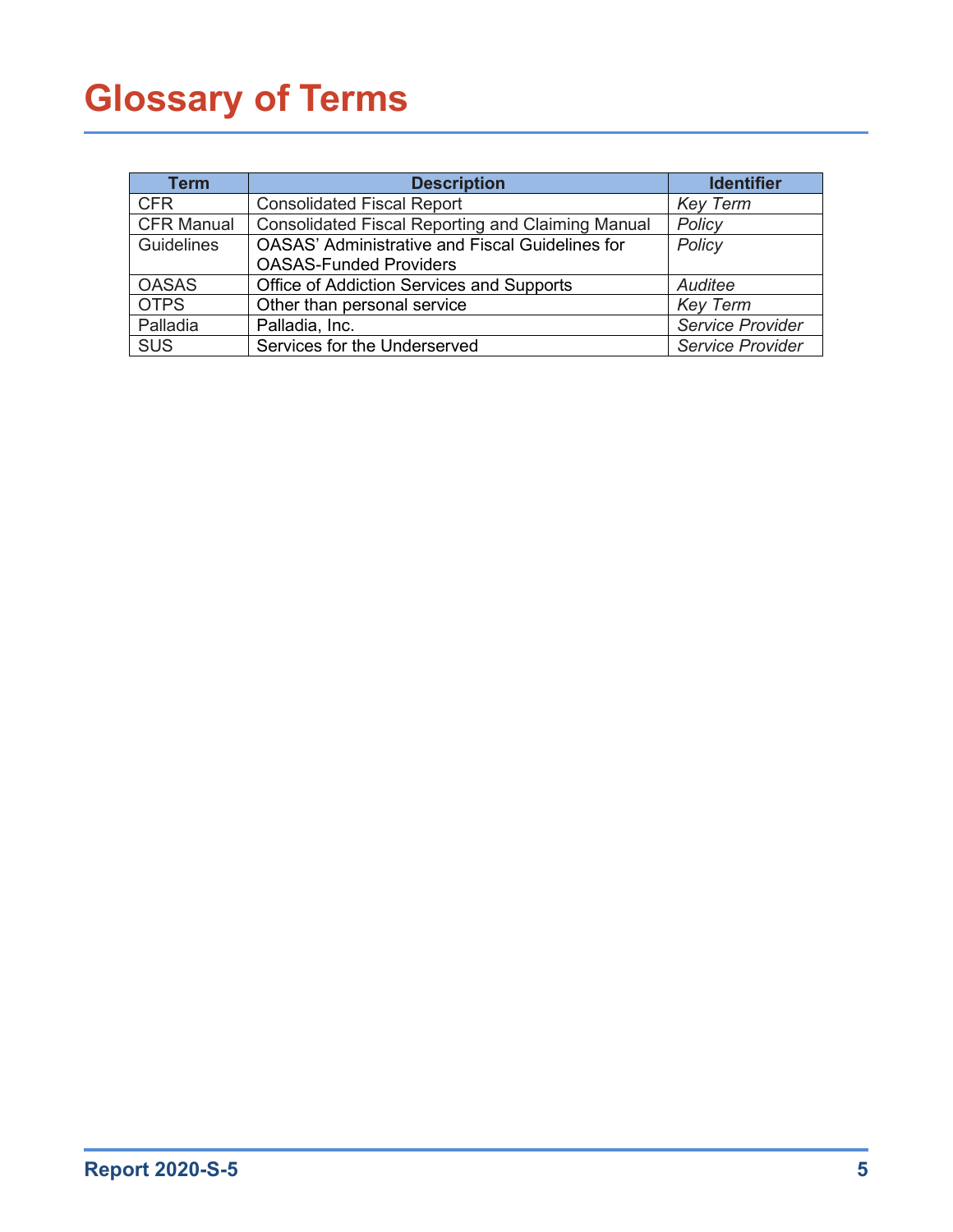# <span id="page-6-0"></span>**Background**

The Office of Addiction Services and Supports (OASAS) oversees one of the nation's largest and most diverse programs for the prevention and treatment of alcohol and substance abuse. Its mission is to provide quality, accessible, and cost-effective services that strengthen communities, schools, and families through alcohol and drug prevention treatment.

In 2014, OASAS entered into a five-year (July 1, 2014 through June 30, 2019) \$45.6 million contract with Palladia, Inc. (Palladia), under which Palladia would provide drug and alcohol addiction treatment services. During fiscal year 2017-18, Palladia operated 31 distinct programs, 10 of which are contracted with OASAS. These 10 programs served 603 individuals in the fields of residential treatment, outpatient treatment, and scattered-site housing. According to the contract, OASAS reimburses Palladia for its net operating expenses, up to the maximum budgeted amount, for providing the contracted services. The expenses are reported by Palladia on its annual Consolidated Fiscal Reports (CFRs) and are subject to the requirements in the Consolidated Fiscal Reporting and Claiming Manual (CFR Manual), OASAS' Administrative and Fiscal Guidelines for OASAS-Funded Providers (Guidelines), and the contract.

In December 2014, Palladia merged with and began operating under Services for the Underserved (SUS), an organization that offers housing, employment, skills-building, treatment, and rehabilitation services. For the purposes of this report, Palladia and SUS officials are collectively referred to as Palladia officials. In 2017, Palladia entered into a management agreement with SUS whereby SUS would provide Palladia with administrative services, including organizational strategy and financial services and other services requested by SUS' Board of Directors. Palladia charged the management fee, which is calculated as a percentage (7.3%) of Palladia's total direct allowable cost, on the CFR. The management fee for fiscal year 2017-18 was approximately \$1.8 million.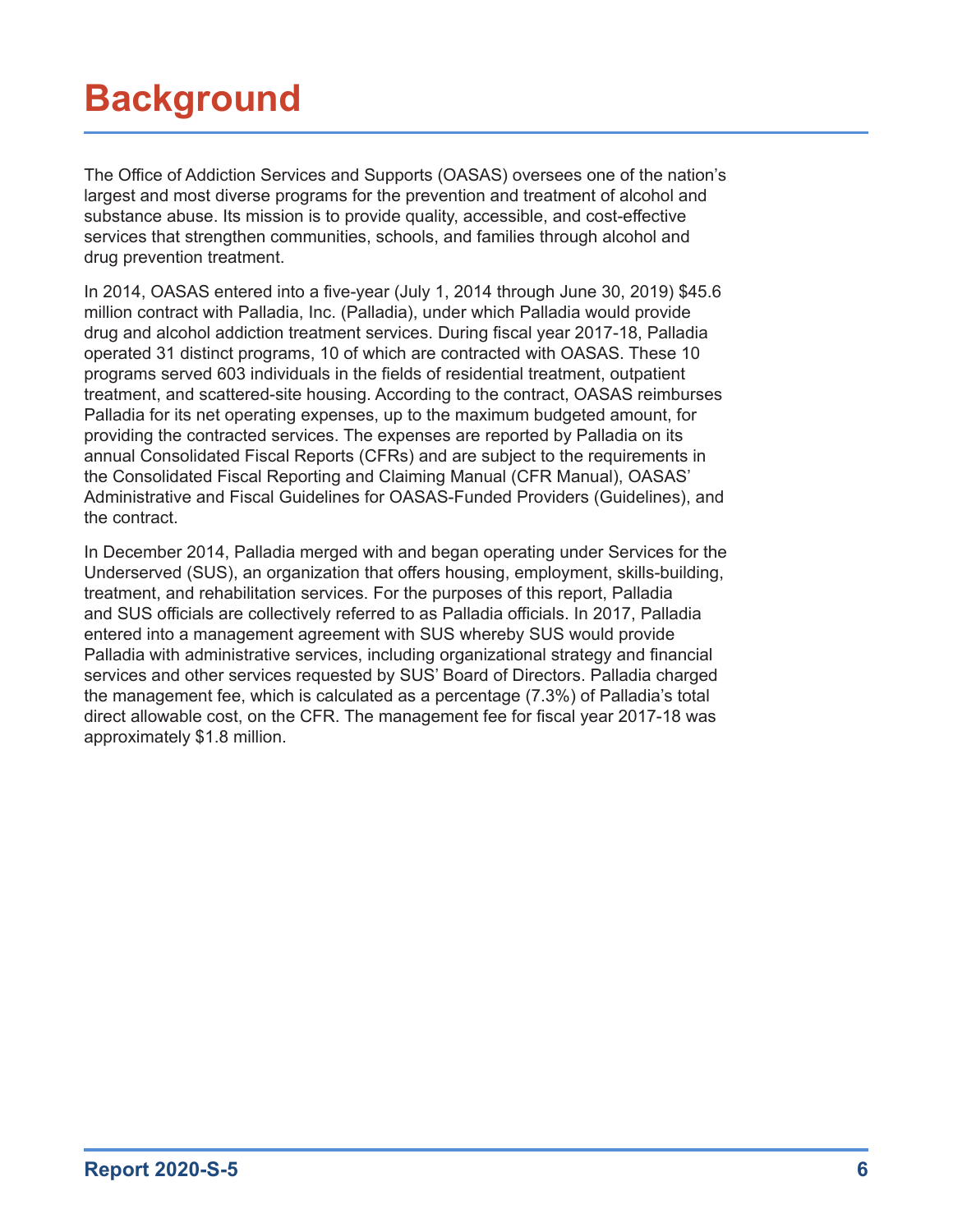# <span id="page-7-0"></span>**Audit Findings and Recommendations**

OASAS oversees contractor services by utilizing the CFR Manual, Guidelines, and contracts to ensure that expenses are allowable and documented. For example, OASAS conducts annual budget reviews to monitor expense budgeting as well as periodic document reviews of reported actual expenses. However, these processes are not sufficient to effectively identify unallowable and/or unsupported expenses reported and claimed by Palladia.

For the three fiscal years ended June 30, 2018, we found that Palladia claimed \$2,508,682 in expenses that did not comply with the requirements in the CFR Manual, the Guidelines, and the contract. These expenses included \$1,679,913 in personal service expenses, \$779,458 in other than personal service (OTPS) expenses, and \$49,311 in unallowable and/or unsupported parent agency administration expenses.

## **OASAS Oversight**

According to OASAS' Guidelines, OASAS is responsible for monitoring the fiscal activities of all OASAS-funded providers, including Palladia. The CFR Manual offers guidance for providers that details what expenses can and cannot be claimed for reimbursement, as well as the documentation necessary to support these expenses. Palladia's contract requires Palladia to establish and maintain complete and accurate books, records, documents, and other evidence directly pertinent to its performance under the contract. OASAS performs desk reviews of incoming CFR documents to determine whether claimed expenses are allowable. OASAS officials advised us that they also perform field office budget reviews to ensure that the reported CFR information is within Palladia's approved budget. Upon discovery of a provider's non-compliance with the CFR Manual, the Guidelines, or the contract, OASAS may recover expenses deemed to be unallowable and unsupported. These guiding principles should ensure that OASAS is responsibly monitoring the programs it funds to confirm that State resources are used only for expenses that are allowable, supported, and program appropriate.

We determined that OASAS did not adequately monitor Palladia's fiscal activities. For example, OASAS did not ensure that Palladia maintained adequate records. We found that Palladia could not provide general ledger detail to support \$635,115 in reported OTPS expenses. We also determined that an additional \$1,873,567 was not in compliance with the CFR Manual, the Guidelines, and the contract. OASAS had earlier indications that Palladia was out of compliance with requirements for claiming reimbursements based on deficiencies that were previously identified, as follows:

- A 2010 OSC audit report determined that Palladia could not support over \$8 million in reported expenses, primarily due to the absence of an appropriate allocation methodology for costs shared between OASAS and non-OASAS programs; and
- A 2016 OASAS fiscal review determined that the personal service allocation for Palladia employees shared between OASAS- and non-OASAS-funded programs was not in compliance the CFR Manual. We found these same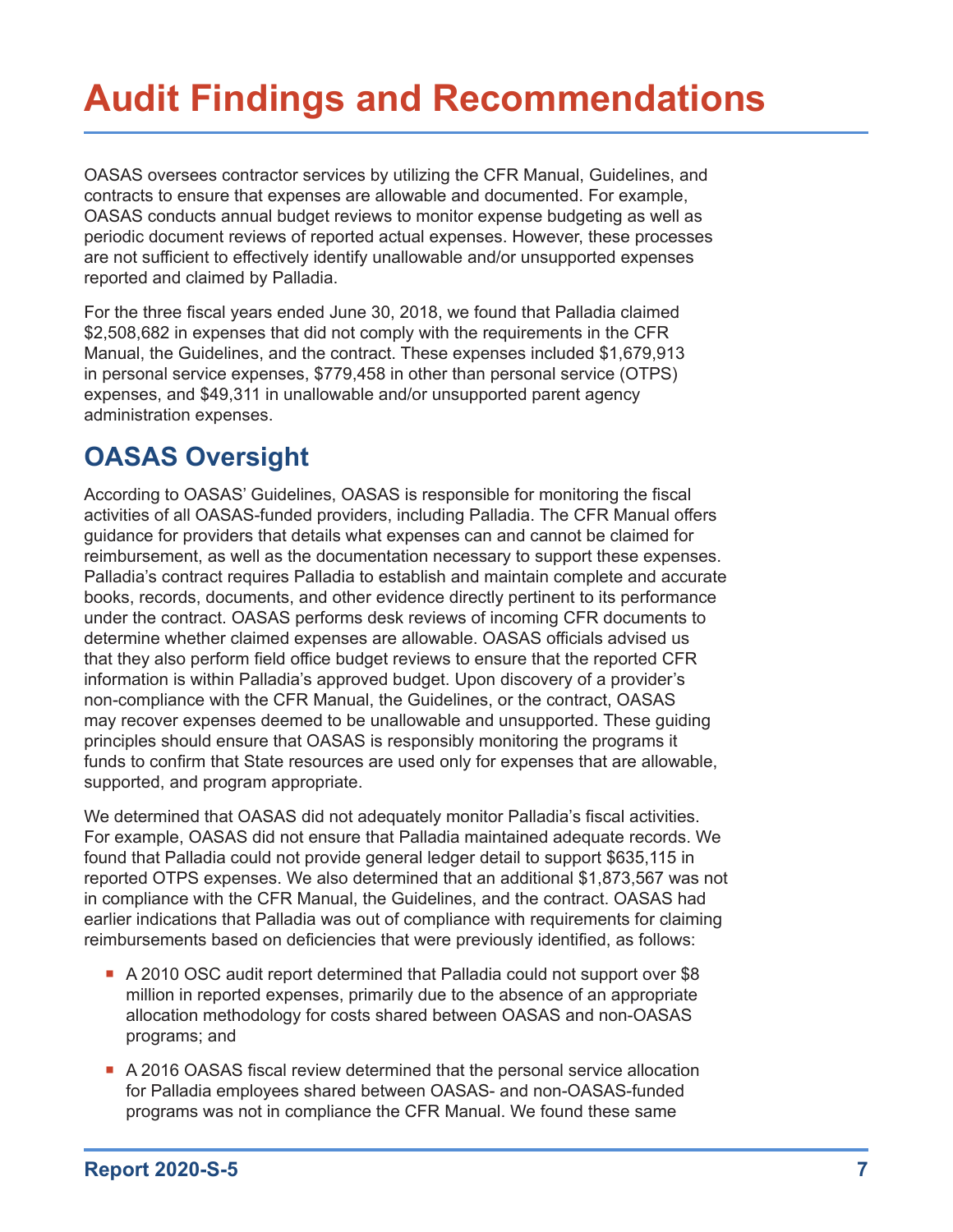<span id="page-8-0"></span>allocation issues were still occurring in fiscal year 2017-18 and account for \$801,166 in disallowances identified during this audit.

We also determined the Guidelines and controls used by OASAS were not sufficient to detect or prevent unallowable and unsupported expenses from being claimed by Palladia. While the CFR Manual requires providers, such as Palladia, to report actual expenses on their CFRs, OASAS did not verify that Palladia maintained an allocation methodology to support shared expenses; instead, OASAS relied on budgeted costs to determine whether the amounts claimed on the CFR were reasonable. Moreover, OASAS may view annual costs as appropriate as long as the total program costs are below the provider's approved budget, which incentivizes providers to report budgeted rather than actual expenses on their CFRs.

In response to our findings, OASAS officials acknowledged concerns regarding how Palladia apparently calculated and claimed its personal service and fringe benefits expenses and how administrative expenses were lumped together on a single line item "Parent Administrative Expenses." They further acknowledged that Palladia had a contractual obligation to maintain appropriate documentation to support claimed expenses for the required number of years.

### **Personal Service Costs**

Personal service costs, which include all salaries and fringe benefits paid or accrued to employees, must be reported on the CFR as either direct care costs (e.g., case workers' salaries) or non-direct care costs (e.g., administrators' salaries). For the three fiscal years ended June 30, 2018, Palladia reported approximately \$24.6 million in personal service costs related to the OASAS programs. We identified \$1,679,913 in personal service costs that did not comply with the CFR Manual, the Guidelines, and the contract's requirements for reimbursement.

### **Services Covered Under the Management Agreement**

During the two fiscal years ended June 30, 2017, Palladia reported its agency administration personal service costs under the personal service line item on its Schedule CFR-3 (non-direct care costs). On July 1, 2017, Palladia entered into a management fee agreement with SUS whereby SUS would provide Palladia with administrative and management services, including organizational strategy and financial services or other services requested by SUS' Board of Directors. As such, all agency administrative costs, including personal service costs, were being incurred by SUS and should have been reported under the parent agency administration allocation on Palladia's CFR. According to Appendix L of the CFR Manual, providers with personnel who work in more than one program should allocate their salary to the proper cost center during the normal accounting cycle based on actual time and attendance records. If this does not occur, the service provider must complete a time study for each employee who works in more than one program. Further, the contract requires that Palladia maintain personal service records, including cost allocation plans.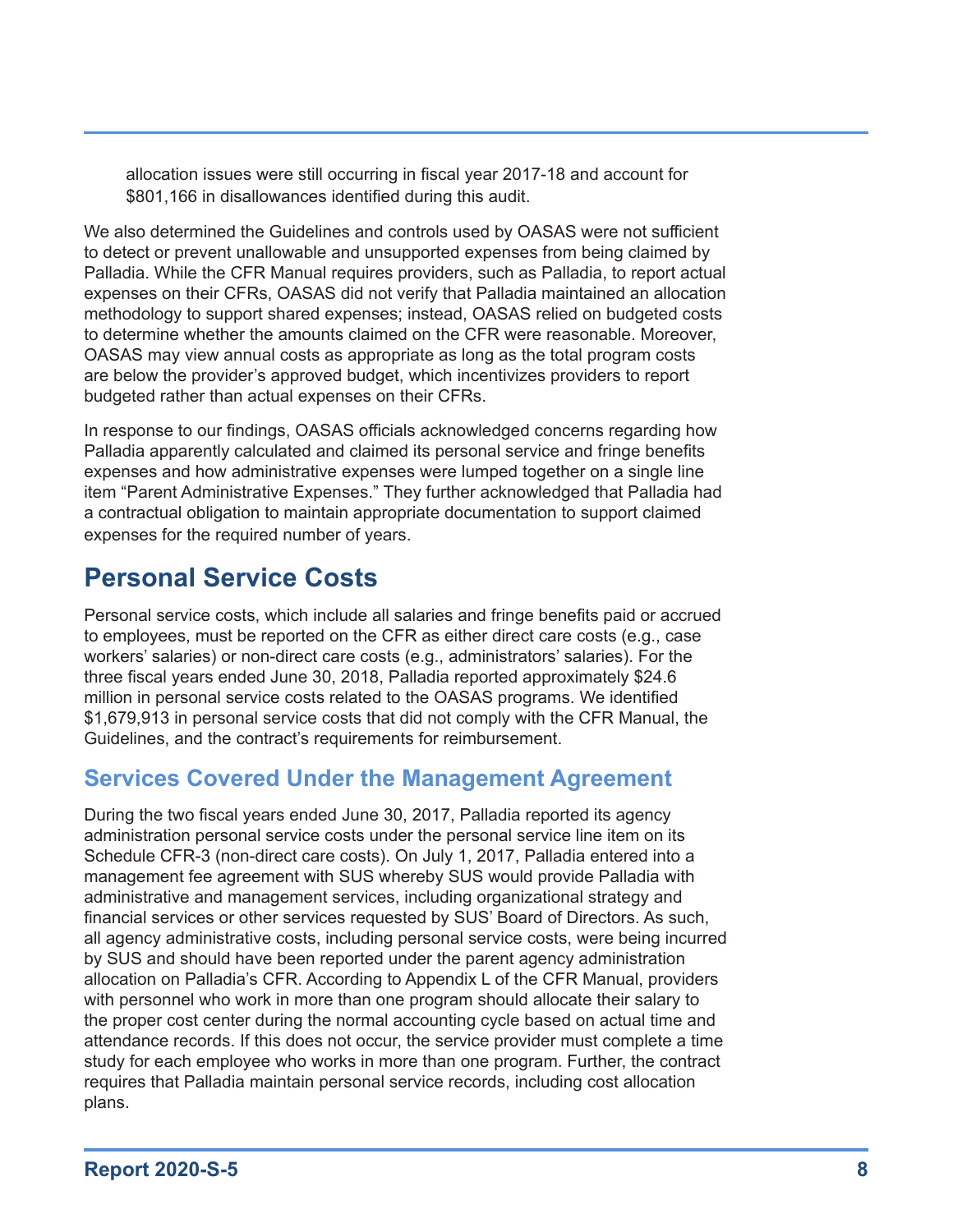During our review of Palladia's fiscal year 2017-18 direct care costs (Schedule CFR-1), we found that \$7,089,511 in personal service costs were allocated to Palladia's OASAS programs. These allocated personal service expenses represented 340 employees. Upon further examination, we identified 120 employees who performed work for multiple entities/programs, including both Palladia and SUS. When asked, Palladia officials could not support the actual allocation methodologies used, nor could they provide time studies to support the compensation allocated to the OASAS programs. As a result, we interviewed six employees and asked those working in administrative functions about their process for tracking time worked for multiple programs. Each claimed that they do not track their time spent among the multiple programs and work is done per program on an "as needed" basis. We concluded that their estimation of time worked for OASAS programs cannot be verified. Moreover, we determined that these 120 employees, whose compensation totaled \$801,166, had job titles that were administrative in nature (e.g., tech support analyst, accounts payable specialist, chief operating officer) and should not have been reported as direct care costs on Palladia's CFR. Instead, these job functions are related to the parent agency administration costs and should have been already accounted for separately on the CFR as parent agency administration costs, for which Palladia already pays SUS a management fee.

Palladia officials disagreed, and stated that the amounts reported on the CFR are within the OASAS-approved budgeted amounts and, therefore, should not be disallowed. However, we found that compliance with overall budget does not support the actual program use for many of the aforementioned administrative positions. For example, Palladia budgeted two full-time positions (superintendent and tutor) totaling \$58,000 for one of its OASAS-funded programs. However, when we reviewed Palladia's actual costs, we found they did not support any employees in these two roles. Alternatively, portions of 54 employees' salaries totaling \$49,500 were allocated to the OASAS-funded program.

We recommend OASAS recover \$801,166 in personal service costs that were incorrectly allocated to the OASAS programs.

#### **Undocumented and Unallowable Expenses**

According to the Guidelines, providers who desire to make changes in employee compensation in the form of salary or bonuses must submit a detailed request to the OASAS Regional Office for approval. The Guidelines also require providers to maintain complete and up-to-date employee personnel records, which, at a minimum, contain each employee's hiring contract, job description, salary action forms, and time records. Additionally, the CFR Manual states that a cost must be reasonable and/or necessary in both nature and amount for providing services. We identified \$878,747 in personal service expenses that did not comply with the CFR Manual and the Guidelines.

To determine whether personal service costs were adequately supported, we reviewed Palladia's personnel records and payroll registers for a sample of 105 employees (which includes some individuals whose records covered more than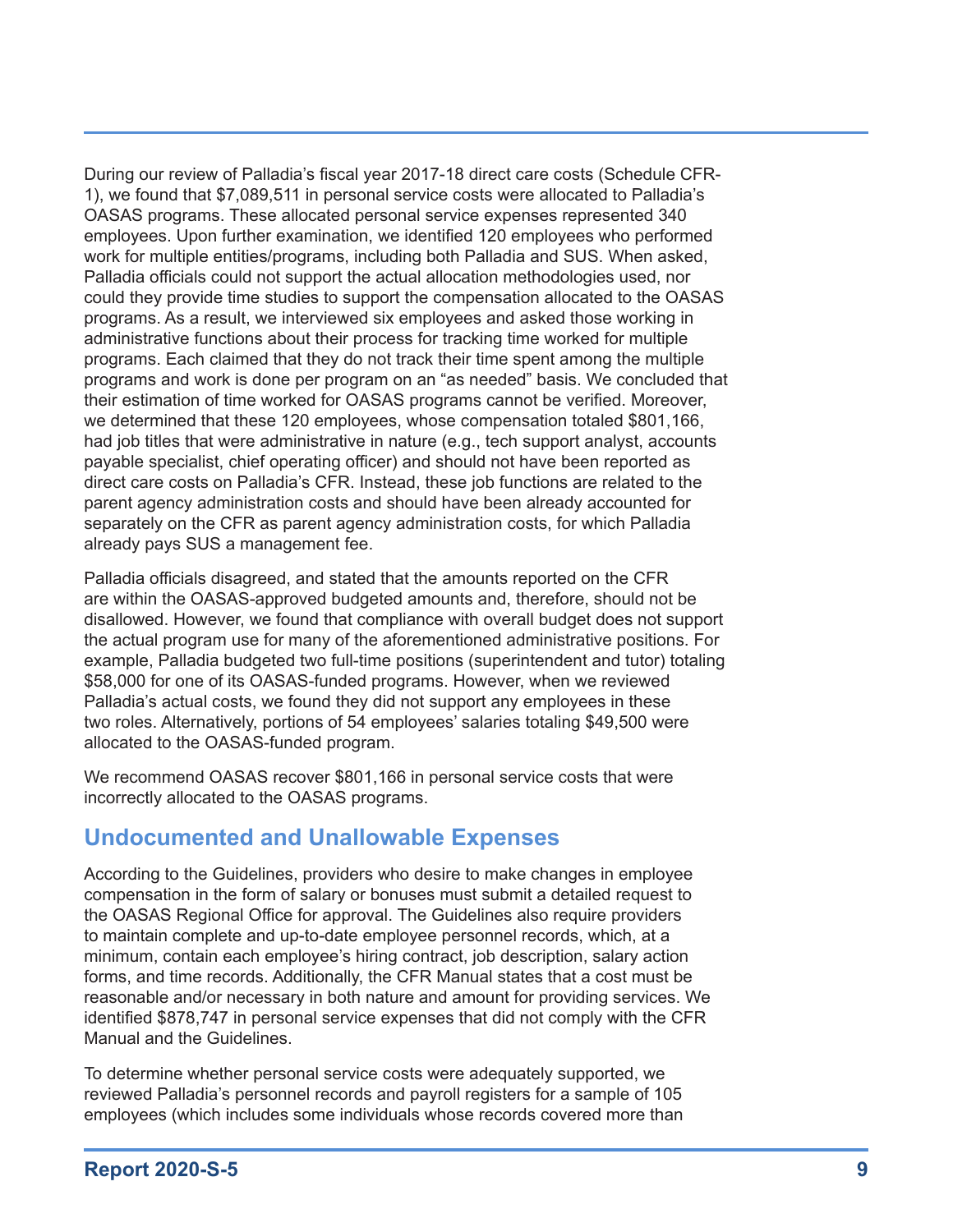<span id="page-10-0"></span>one year). For 51 of these employees, Palladia officials could not provide adequate documentation supporting \$796,700 in salary and other compensation charged to the OASAS programs, as follows:

- **5534,835 for 17 employees for whom there was no documentation to support** they worked for the OASAS programs during our audit period, including:
	- \$215,743 for eight employees for whom Palladia could not provide any employment information, such as hiring letters, salary action forms, job descriptions, or proof of which program they worked for;
	- \$166,688 for six employees whose personnel records and time records did not support that they worked for the OASAS programs;
	- \$116,494 for two employees who worked for non-OASAS programs; and
	- \$35,910 for one employee whose salary was allocated to fiscal year 2016- 17, but who was not hired until fiscal year 2017-18.
- **S** 194,239 in salary for 26 employees that was overstated on the CFR, compared with the contracted salaries documented in Palladia's records.
- \$64,063 for two employees whose salaries were allocated to the OASAS programs but who were not listed on Palladia's payroll register.
- **53,563 in non-allowable bonuses for six employees. (Four of these employees** were among the 26 mentioned above whose salaries were overstated.)

Separate from our sample above, we found an additional \$82,047 in personal service expenses that did not comply with the CFR Manual and the Guidelines, including:

- **544,383 in one-time salary payments to seven employees, in excess of their** contracted annual salary, that were not approved by OASAS. Palladia officials explained that these one-time payments stemmed from a reclassification of expenses; however, they could not provide documentation to support this.
- \$37,664 in compensation paid to 31 employees in October 2017, which was allocated to a residential treatment program that closed in July 2017. Palladia officials could not provide any support for work done by these employees after the program closed.

We recommend OASAS recover \$878,747 in personal service costs that were undocumented and/or not allowable.

### **Other Than Personal Service Costs**

OTPS costs, including equipment and rent, must be reported on the CFR as either direct care costs (e.g., directly related to the OASAS program) or non-direct care costs (e.g., administrative). For the three fiscal years ended 2017-18, Palladia reported approximately \$15.9 million in OTPS costs for the OASAS programs. We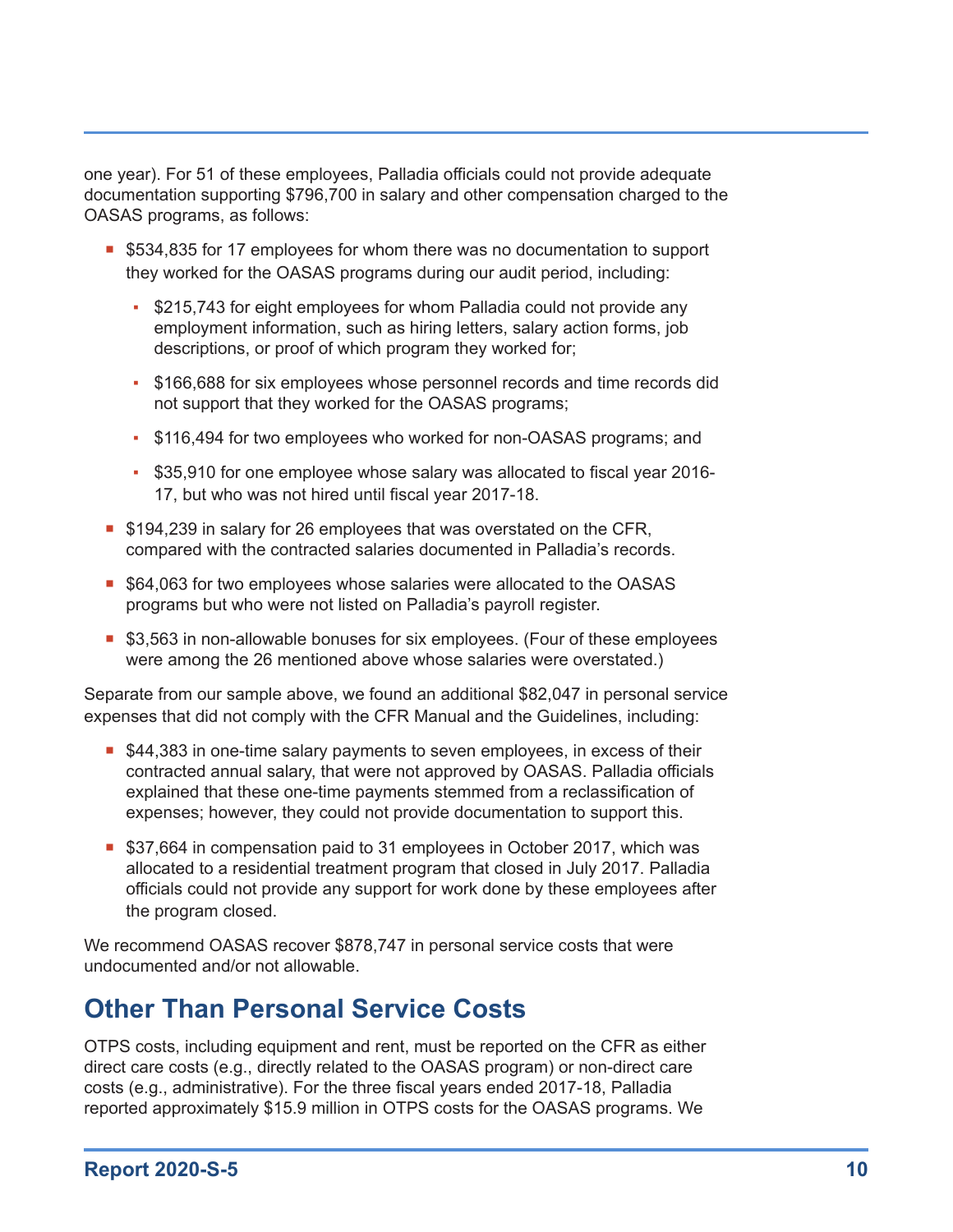identified \$779,458 in OTPS expenses that did not comply with the CFR Manual requirements and/or the Guidelines for reimbursement.

### **Supporting Records Not Available**

According to the contract and the Guidelines, Palladia is required to maintain complete and accurate books, records, documents, receipts, accounts, and other evidence directly pertinent to its performance under the contract. Despite numerous requests from October 2020 through May 2021, Palladia could not support \$635,115 in OTPS expenses for fiscal year 2016-17. Palladia officials could not provide a detailed general ledger for administrative OTPS expenses. Instead, officials provided only a summary of expenses per expense line item, which did not include sufficient information required to support the reported expenses. For example, one journal entry documented that \$168,746 in "Contracted Services for Temp Help" was accrued on the last day of the fiscal year; however, no additional detail was provided, such as a listing of contracted workers or payment information.

We recommend that OASAS recover the \$635,115 in OTPS costs that did not comply with the requirements in OASAS' Guidelines and the contract.

### **Unallowable Expenses**

The Guidelines require service providers to maintain adequate documentation in support of reported revenues and expenditures. According to the CFR Manual, providers must support the methodology used to allocate parent agency administration costs to subsidiaries and affiliates. Costs are not allowable when they are not properly related to program/site participant care or treatment and when they principally afford diversion, entertainment, or amusement to owners, operators, or employees. Additionally, real estate taxes are non-allowable unless required as part of a lease agreement. Costs resulting from violations of, or failure to comply with, federal, State, and local government laws, rules, and regulations (including fines, parking tickets, and the costs of insurance policies obtained solely to insure against such penalty) are also not allowable. Further, expenses included as a cost of any other program in a prior, current, or subsequent fiscal period are not allowable. We selected a judgmental sample of 231 expenses totaling \$2,185,587 and determined that \$144,343 was not in compliance with the Guidelines and the CFR Manual, as follows:

- **5121,436 in unsupported and ineligible costs, including:** 
	- \$70,349 in unsupported agency administration-allocated costs (e.g., consulting fees).
	- \$22,016 in expenses that were not corroborated with supporting invoices or documentation to support the amount claimed for reimbursement. These expenses included \$19,741 in information technology support/hardware purchases for which support could not be provided for the OASAS programs.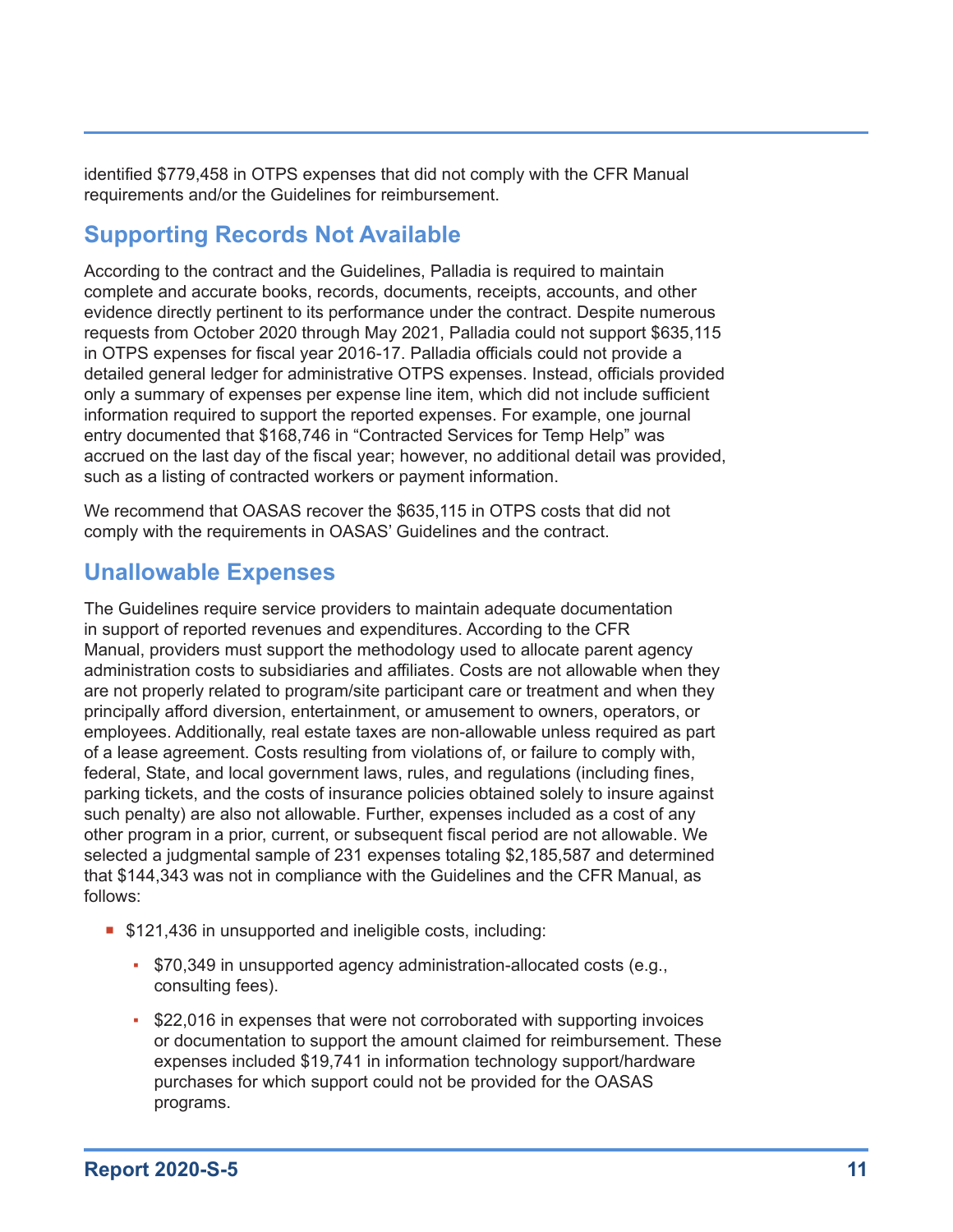- <span id="page-12-0"></span>• \$13,746 in real estate taxes for which payment terms were not explicitly stated in the lease agreements.
- \$11,095 in fines and violations.
- \$2,173 for expenses incurred outside of the proper reporting period.
- \$1,256 related to non-allowable household supplies. These costs are generally covered by a personal needs allowance funded by other sources, such as the Office of Temporary and Disability Assistance.
- \$801 related to staff kitchen supplies (e.g., water cooler, coffee machine).
- **522,907 in non-program-related expenses, including:** 
	- \$10,231 for Housing Quality Standard inspection visit costs related to a Housing and Urban Development-funded Flora Vista program.
	- \$7,410 in furniture costs related to the Office of Mental Health-funded Fox Point program.
	- \$5,000 in web-based software expenses not related to the OASAS programs.
	- \$266 in staff travel expenses for employees who did not work directly for the OASAS programs.

We recommend that OASAS recover \$144,343 in costs that were not in compliance with the Guidelines and the CFR Manual.

### **Parent Agency Administration Costs**

According to the CFR Manual, parent agency administrative expenses are reimbursable if they are completely supported. Additionally, the CFR Manual does not allow OASAS service providers, such as Palladia, to claim vacation leave accruals and depreciation for reimbursement. The CFR Manual also states that food costs and special events are non-allowable for the provider's employees. During the fiscal year ended June 30, 2018, SUS provided Palladia with administrative and management services, including organizational strategy and financial services. In total, \$835,710 in parent agency administration costs were allocated to the OASAS programs. We determined that \$49,311 in parent agency administration costs were not allowable and/or unsupported as follows:

- **S25,061 in non-allowable equipment and property depreciation expenses;**
- **517,186 in non-allowable vacation leave accruals;**
- \$4,082 in other non-allowable costs such as food for staff and special events (e.g., theater tickets, dinners); and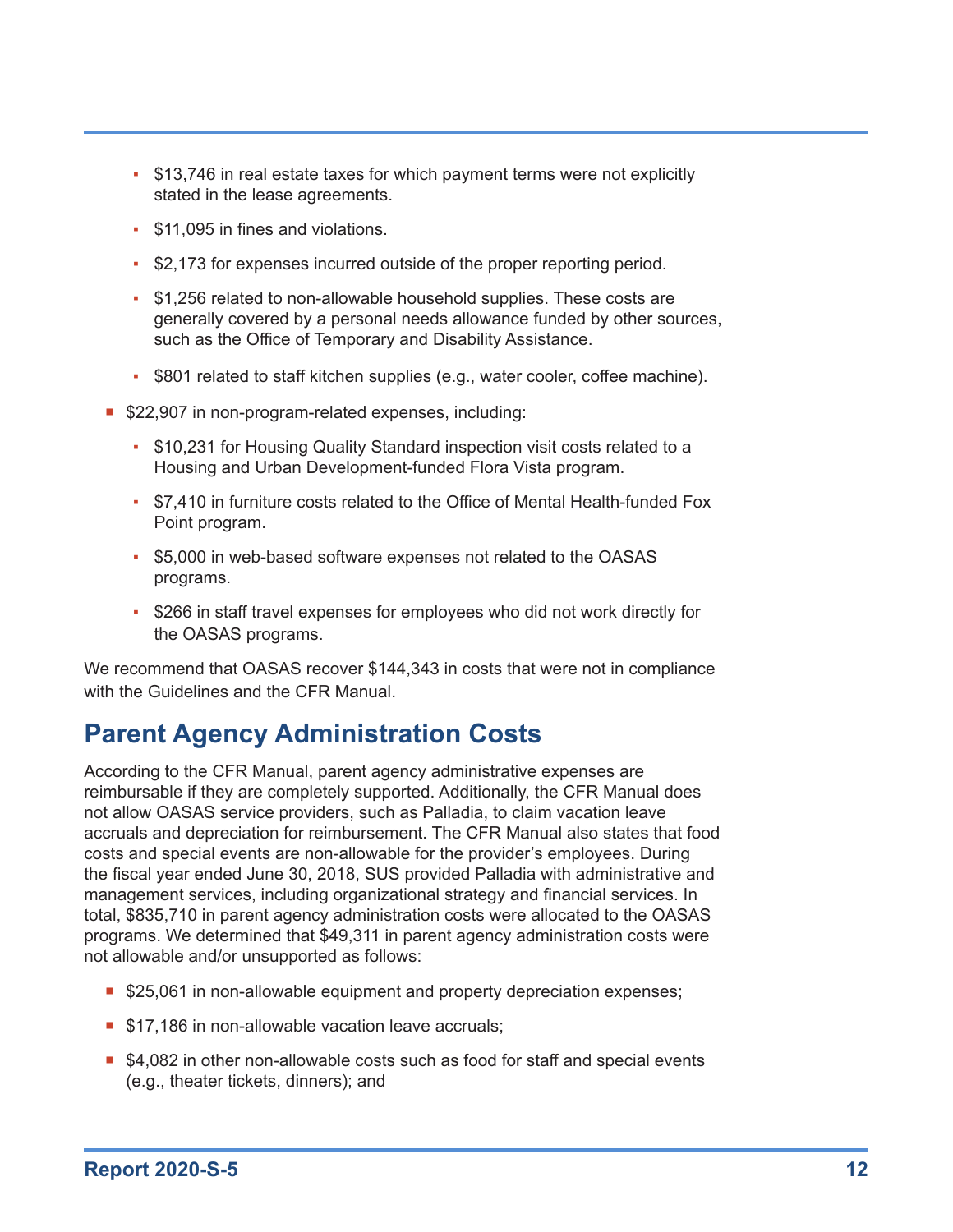<span id="page-13-0"></span>**52,982 in non-program-related expenses related to an Office for People With** Developmental Disabilities-funded program.

We recommend that OASAS recover \$49,311 in parent agency administration costs that were not in compliance with the CFR Manual.

### **Recommendations**

- **1.** Recover \$2,508,682 in unallowable and/or unsupported costs from Palladia, including \$1,679,913 in personal service costs, \$779,458 in OTPS costs, and \$49,311 in parent agency administration costs.
- **2.** Establish additional monitoring controls and improve oversight to ensure that Palladia claims only actual expenses and that those expenses are allowable, reasonable, supported, and consistent with the CFR Manual, the Guidelines, and the contract.
- **3.** Ensure Palladia discloses all expenses and allocation methodologies during its budget process, specifically salary expenses shared between OASAS and non-OASAS programs and the details of those expenses included in parent agency administration costs.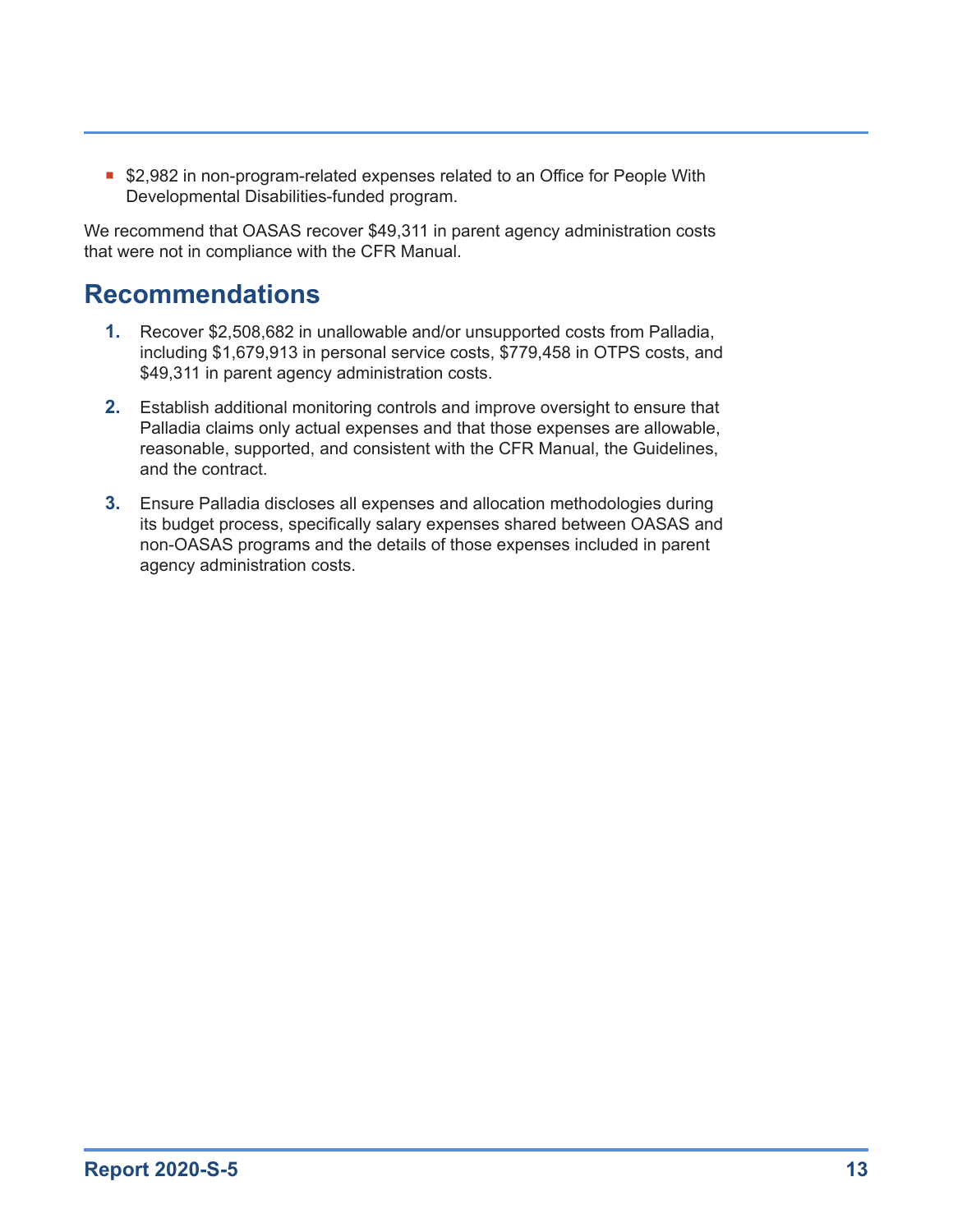# <span id="page-14-0"></span>**Audit Scope, Objective, and Methodology**

The objective of our audit was to determine whether OASAS is effectively monitoring its contracts with Palladia to ensure reimbursed claims are allowable, supported, and program related. The audit covered the period from July 1, 2015 through June 30, 2018.

To accomplish our objective, we reviewed the CFR Manual, the Guidelines, Palladia's CFRs, and relevant financial and program records for the audited period. In addition, we evaluated the internal controls over the costs claimed on, and the schedules prepared in support of, the CFRs submitted to OASAS. We also interviewed key personnel from OASAS, Palladia, and SUS, and reviewed Palladia's financial records and supporting schedules for expenses. Additionally, we selected a judgmental sample of reported costs to determine whether they were supported, program related, and reimbursable. Specifically, we reviewed costs that were considered high risk and reimbursable in limited circumstances based on prior audit report findings, such as salaries and fringe benefit expenses, salary allocation, and OTPS expenses. Our samples were based on the relative materiality of the various categories of costs reported and their associated levels of risk. Our samples were not designed to be projected to the entire population of reported costs.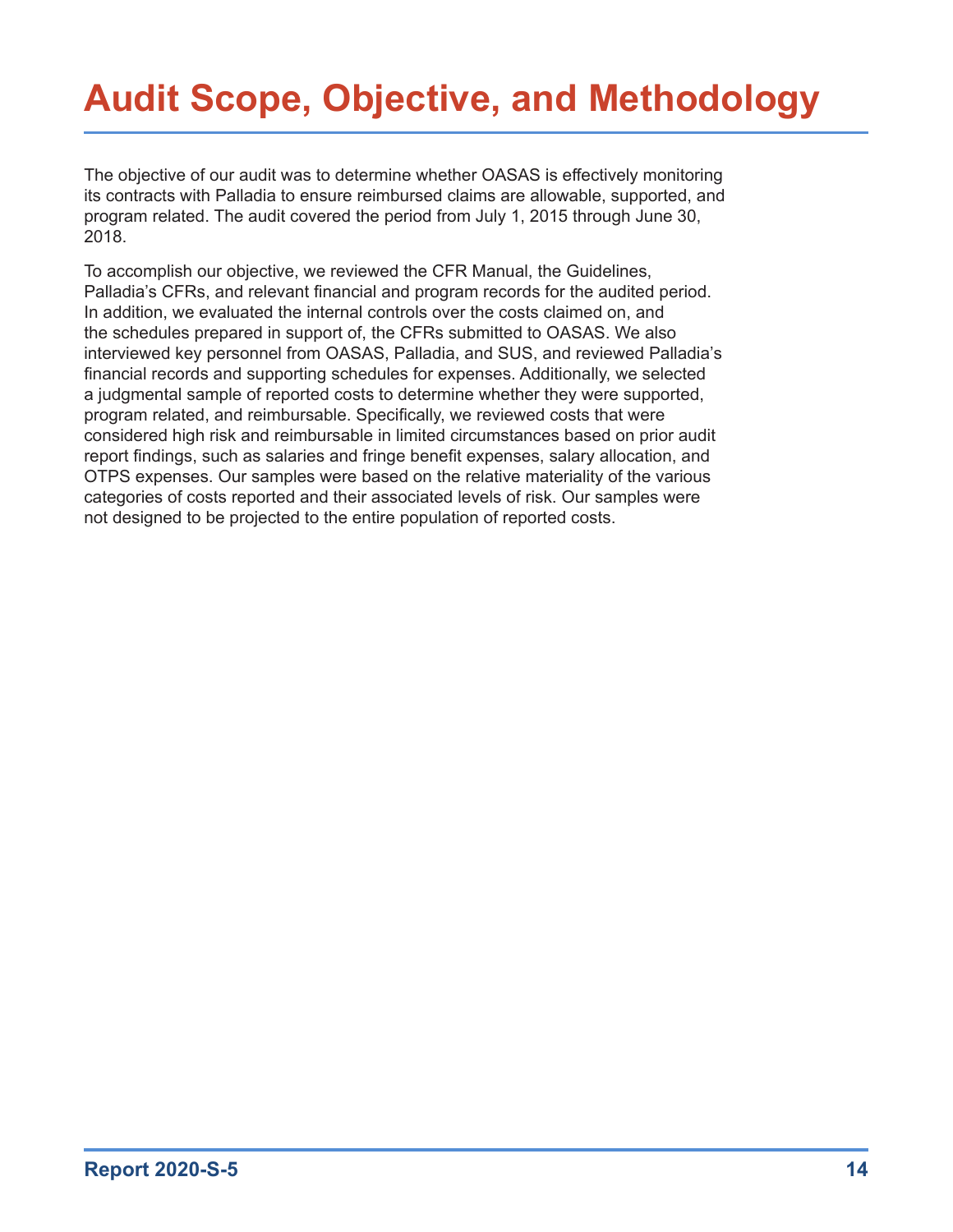## <span id="page-15-0"></span>**Authority**

The audit was performed pursuant to the State Comptroller's authority as set forth in Article V, Section 1 of the State Constitution and Article II, Section 8 of the State Finance Law.

We conducted our performance audit in accordance with generally accepted government auditing standards. Those standards require that we plan and perform the audit to obtain sufficient, appropriate evidence to provide a reasonable basis for our findings and conclusions based on our audit objective. We believe that the evidence obtained provides a reasonable basis for our findings and conclusions based on our audit objective.

As is our practice, we requested a representation letter from OASAS and Palladia in which management provides assurance, to the best of their knowledge, concerning the relevance, accuracy, and competence of the evidence provided to the auditors during the course of the audit. The representation letter is intended to confirm oral representations made to the auditors and to reduce the likelihood of misunderstandings. In this letter, officials assert that, to the best of their knowledge, all relevant financial and programmatic records and related data have been provided to the auditors. Officials further affirm that they are in compliance with all laws, rules, and regulations applicable to their operations that would have a significant effect on the operating practices being audited, or that any exceptions have been disclosed to the auditors. We received a representation letter from OASAS confirming the representations and assurances stated above.

We changed the wording in the draft representation letter to Palladia to state that Palladia had not made available all requested records, related data, and unrestricted access to persons deemed necessary to obtain audit evidence. However, Palladia officials have not provided a representation letter in connection with this audit. As a result, we lack assurance from Palladia's officials that all relevant information was provided to us during the audit.

In addition to being the State Auditor, the Comptroller performs certain other constitutionally and statutorily mandated duties as the chief fiscal officer of New York State. These include operating the State's accounting system; preparing the State's financial statements; and approving State contracts, refunds, and other payments. These duties may be considered management functions for purposes of evaluating organizational independence under generally accepted government auditing standards. In our opinion, these functions do not affect our ability to conduct independent audits of program performance.

## **Reporting Requirements**

A draft copy of this report was provided to OASAS officials for their review and formal comment. Their comments were considered in preparing this final report and are included at the end of it. In their response, OASAS officials generally disagreed with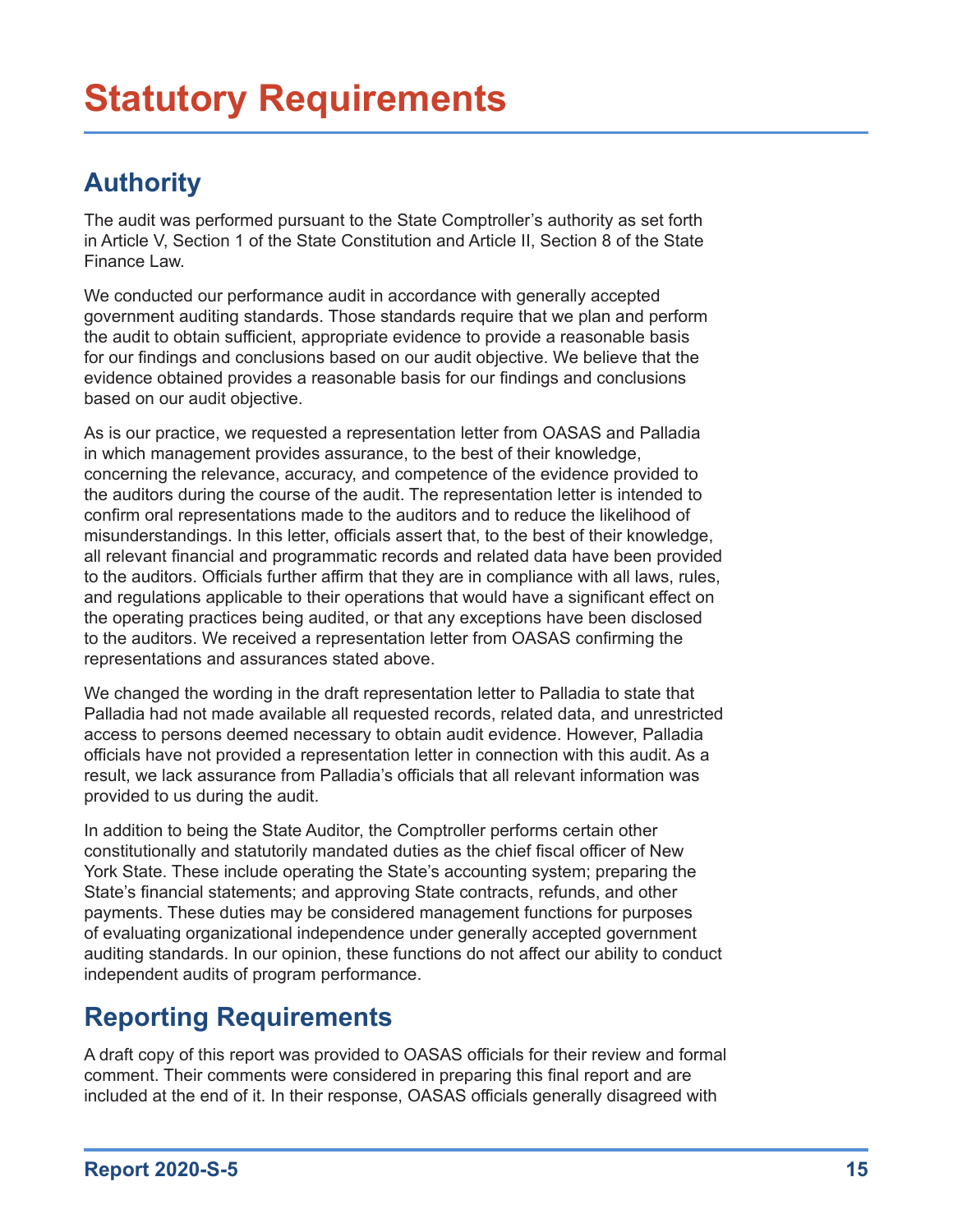most of our conclusions. Our responses to certain OASAS comments are embedded within OASAS' response.

Within 180 days after final release of this report, as required by Section 170 of the Executive Law, the Commissioner of the Office of Addiction Services and Supports shall report to the Governor, the State Comptroller, and the leaders of the Legislature and fiscal committees, advising what steps were taken to implement the recommendations contained herein, and where recommendations were not implemented, the reasons why.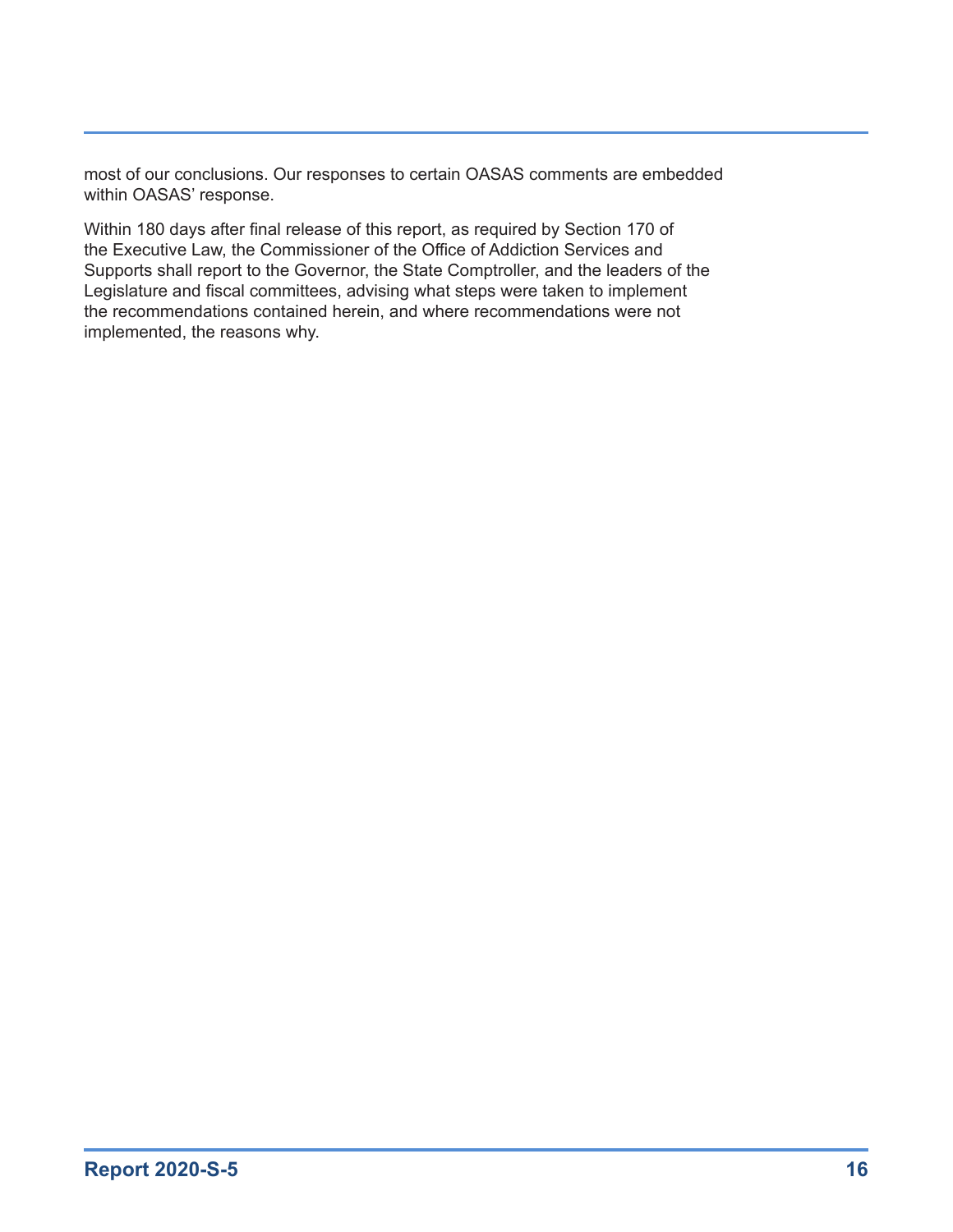#### <span id="page-17-0"></span>**OASAS Oversight of Contract Expenditures for Palladia, Inc. Three Fiscal Years July 1, 2015 Through June 30, 2018**

| <b>Recommended Cost Recoveries</b>        | 2015-16   | 2016-17   | 2017-18     | <b>Totals</b> |
|-------------------------------------------|-----------|-----------|-------------|---------------|
| <b>Personal Service Costs</b>             | \$444,575 | \$352,125 | \$883,213   | \$1,679,913   |
| <b>Other Than Personal Service Costs</b>  | 70.349    | 635,115   | 73,994      | 779,458       |
| <b>Parent Agency Administration Costs</b> |           |           | 49,311      | 49,311        |
| <b>Total Recommended Cost Recoveries</b>  | \$514,924 | \$987,240 | \$1,006,518 | \$2,508,682   |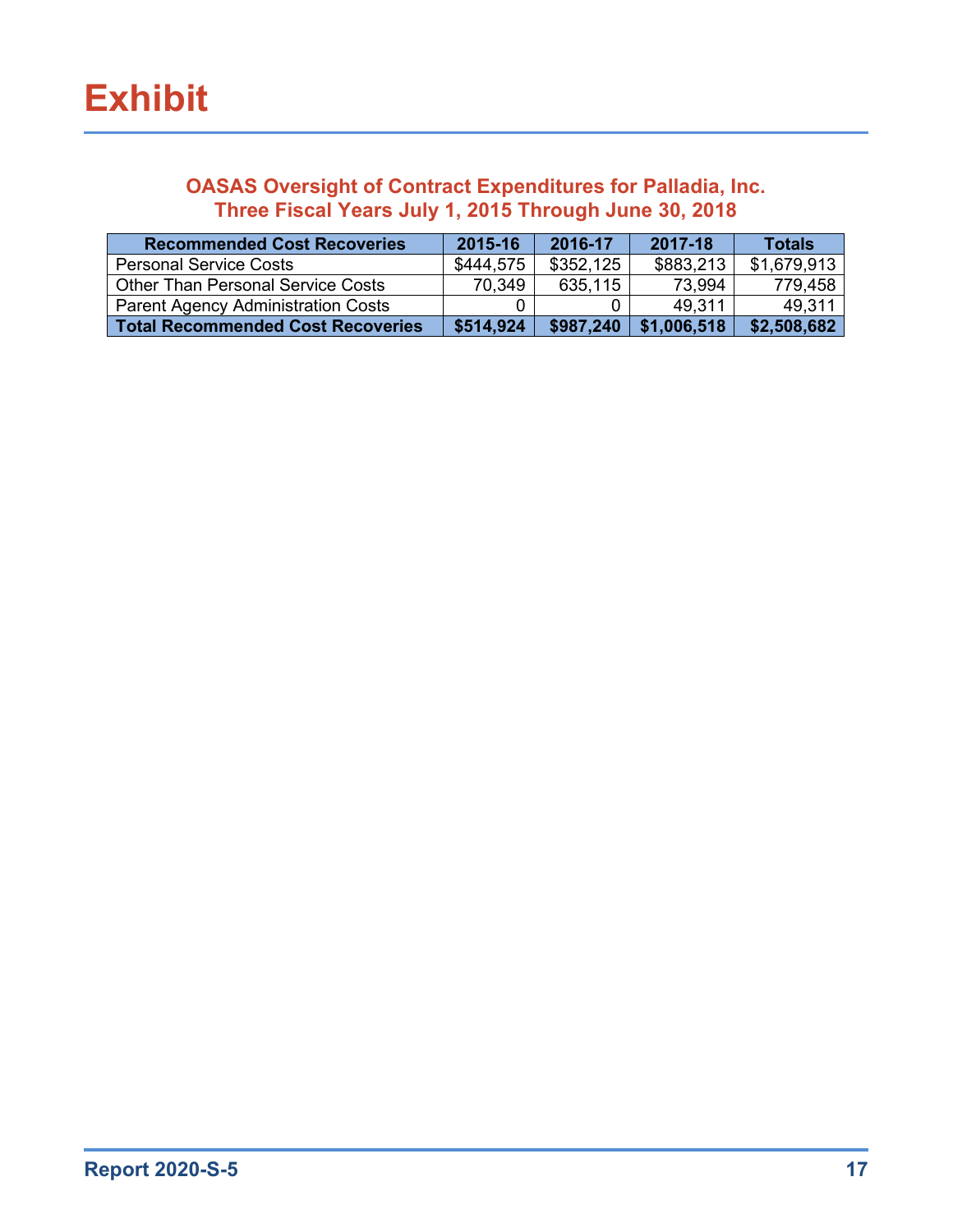## <span id="page-18-0"></span>**Agency Comments and State Comptroller's Comments**



**ANDREW M. CUOMO** Governor **ARLENE GONZÁLEZ-SÁNCHEZ, M.S., L.M.S.W.**

Commissioner July 6, 2021

Mr. Stephen Lynch, Audit Manager Office of the New York State Comptroller Division of State Government Accountability 110 State Street, 11th Floor Albany, NY 12236

#### Re: Response to OSC Draft Audit Report (#2020-S-5)

Dear Mr. Lynch:

The NYS Office Of Addiction Services and Supports (OASAS) has reviewed the NYS Office of the State Comptroller's (OSC) draft audit report "Oversight of Contract Expenditures of Palladia, Inc." (report #2020-S-5) that was received on May 27, 2021 and offers the following comments and observations pertaining to your recommendations.

#### **OSC Recommendations #1:**

**Recover \$2,508,682 in unallowable and/or unsupported costs from Palladia, including \$1,679,913 in personal service costs, \$779,458 in OTPS costs, and \$49,311 in parent agency administration costs.**

The report contained numerous references where the OSC determined that Palladia lacked sufficient documentation to support claimed expenses and had claimed expenses for both personal services and OTPS costs that were not in accordance with contractual requirements or those specified in the Consolidated Fiscal Report (CFR) manual or the Administrative and Fiscal Guidelines for OASAS-Funded Providers. Additionally, while the administrative expenses claimed were quite low as a percentage of overall expenses, this single line item entry, where a group of expenses were lumped together with no provided detail, contained expenses that were determined to be non-allowable.

Upon receipt of the OSC's final audit report, OASAS will send auditors from our Fiscal Audit and Review Unit (FARU) to compare entries in Palladia's financial books and records with what they claimed in their CFR submissions. It is at that time, as is our customary process, when we will determine the propriety of their claims and recover all dollars that Palladia may have been paid for which they were not entitled.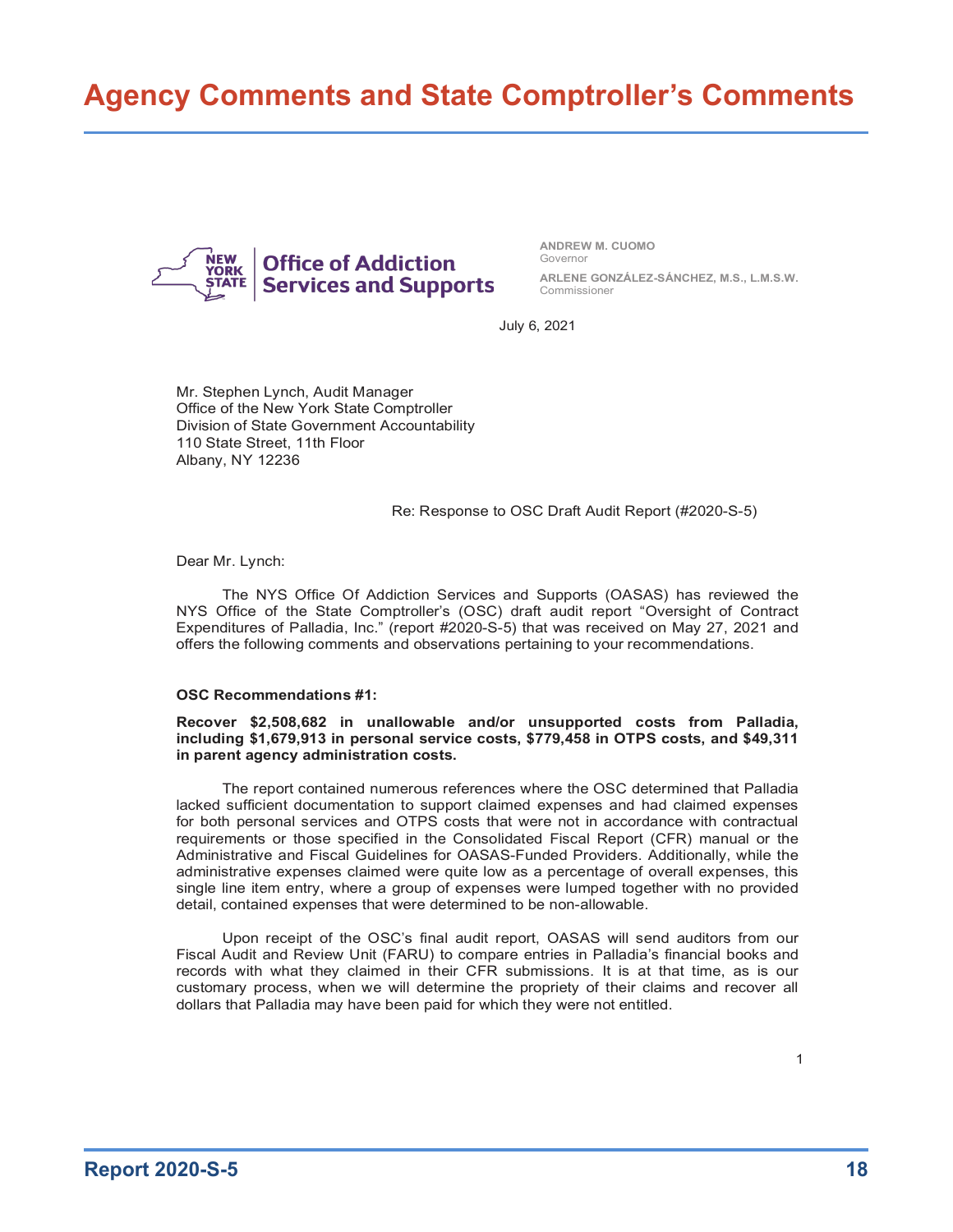**OSC Recommendation #2:**

**Establish additional monitoring controls and improve oversight to ensure that Palladia claims only actual expenses and that those expenses are allowable, reasonable, supported, and consistent with the CFR Manual, the Guidelines, and the contract.**

OASAS disagrees with this this recommendation and the statement that: *OASAS is not effectively monitoring the expenses reported by Palladia to ensure that reimbursed claims are allowable, supported, and program related.*

**State Comptroller's Comment** – We disagree. The \$2,508,682 in unallowable and/or unsupported costs identified by our audit indicates that additional monitoring controls and improved oversight need to be established to ensure that claimed expenses comply with the requirements in the CFR Manual, the Guidelines, and the contract.

We also take exception to the statement that: *OASAS did not adequately monitor Palladia's fiscal activities to ensure that Palladia maintained adequate records, and that guidelines and controls used by OASAS were not sufficient to detect or prevent unallowable and unsupported expenses from being claimed by Palladia.*

**State Comptroller's Comment** – We stand by our statement. Our audit report identified many instances where Palladia officials did not maintain adequate records – including \$635,115 for which Palladia officials could not provide us with a detailed general ledger of administrative OTPS expenses. The existing OASAS controls were not sufficient to detect or prevent this and other unallowable or unsupported expenses from being claimed by Palladia.

While the OSC's draft report contends that OASAS does not effectively monitor reported expenses and needs to establish controls and improve oversight, such a statement is overly broad and must be put into its proper perspective.

OASAS funds its providers using a methodology known as Net Deficit Funding that starts with the creation of a Consolidated Budget Report (CBR) that is submitted by the provider to the OASAS Regional Office (RO). This report details specific line items of all expected revenue and expenses and culminates with the presentation of an operating deficit that the provider is asking OASAS to fund. It is important to note that the approved budget is an estimate of anticipated net deficit funding based on historical revenues and expenditures that is subject to modification. The RO evaluates the proposal and, based on its merits, determines the amount of available OASAS funding to help fill that deficit. The final result is the provider's operating budget of record for the upcoming fiscal period.

**State Comptroller's Comment** – Our statement is not overly broad. While OASAS' Regional Offices review and approve the provider's budget proposal, this review is performed prior to the start of the fiscal year in which expenses will be incurred. Throughout the course of the year, and at fiscal year end, OASAS did not actively monitor the expenses the provider claimed on its CFR. Instead, a desk audit of the submitted CFR was performed, including a comparison of the amounts claimed on the CFR with the budget. If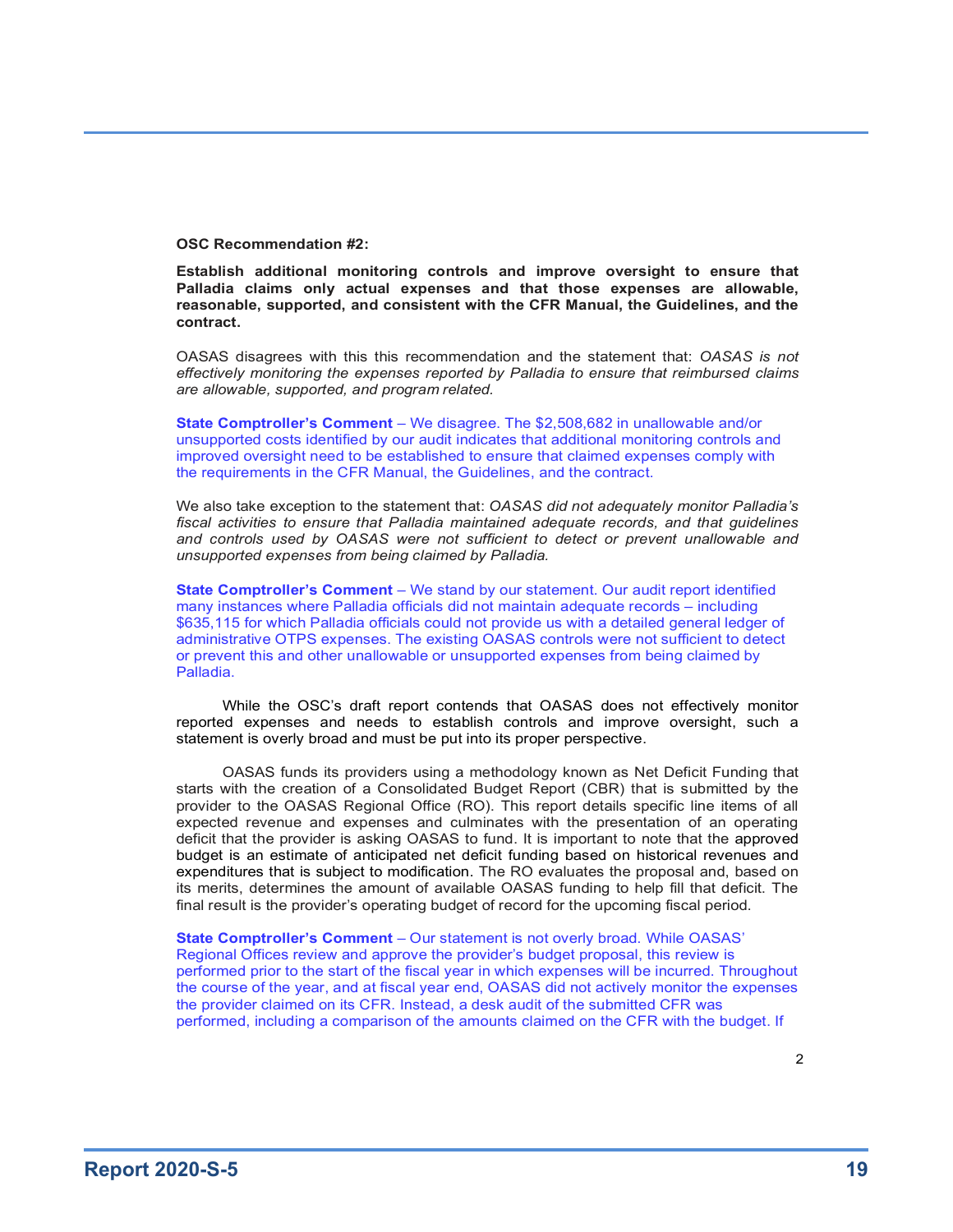the expenses were within the approved budgeted amounts, OASAS did not perform any further reviews of the expenses submitted on the CFR. Additionally, as stated on page 7 of the report, OASAS found similar issues during its review of Palladia, specifically the incorrect allocation of personal service costs that we found in subsequent years.

Providers receive the agreed upon State funding in quarterly advances and must submit a CFR to OASAS five months after the end of their operating year. The CFR reports on various activities, including a listing of all programs operated by the provider, the units of service provided during the year, and a reconciliation of their net deficit funding based on self-reported and not audited financial information. This document is first subject to a desk audit by the OASAS CFR Review Unit to determine compliance with several requirements, including whether the submitted claim contains any obvious non-allowable expenses. If any are found, this unit interacts directly with the provider, which often results in the submission of a revised CFR. The OASAS State Payments Unit then analyzes the approved CFR claim, comparing the financial reconciliation to the agreed upon budget of record, and reconciles the claim based on established processes.

The process of oversight then moves to our Fiscal Audit and Review Unit (FARU), that uses a risk assessment tool to prioritize which of the more than 500 funded providers to examine in more depth. The risk assessment provides a numerical score that factors in certain conditions including the total amount of funding, the result of the last examination and its findings, and the length of time since the last review. It is at this time that staff go on site to confirm the accuracy of the provider's CFR submission and hold the provider accountable for all the provisions contained in the CFR manual, the Administrative and Fiscal Guidelines for OASAS-Funded Providers and, as applicable, the funding contract.

Similar to the OSC, the work of the FARU auditors takes place years after the concluded operating periods. When issues are uncovered concerning either claimed revenue or expenses, it often requires the submission of a corrected CFR, and also the repayment of monies that may have been paid inappropriately to the provider. This process is similar to what the OSC did by auditing Palladia's books and records. The key is that the oversight you are suggesting can only be done after the fact and is not something that can be accomplished on a live basis.

We therefore believe that OASAS does appropriately monitor and oversee the fiscal activities of its providers. Furthermore, as evidenced by Palladia being at the top of our risk assessment tool, had the OSC not selected them for an audit, our FARU would have commenced one. This is one more confirmation that the current oversight practices are working.

**State Comptroller's Comment** – We disagree. OASAS did not appropriately monitor and oversee the fiscal activities of Palladia. We found significant non-compliance in the areas of both personal services and OTPS that could have either been prevented or detected earlier with stronger oversight from OASAS. As stated on page 7 of our report, a 2010 OSC audit report and a 2016 OASAS fiscal review both identified issues with salary allocation. We determined these same issues still existed during our audit.

It is commendable that FARU has identified Palladia as a high-risk provider; however, this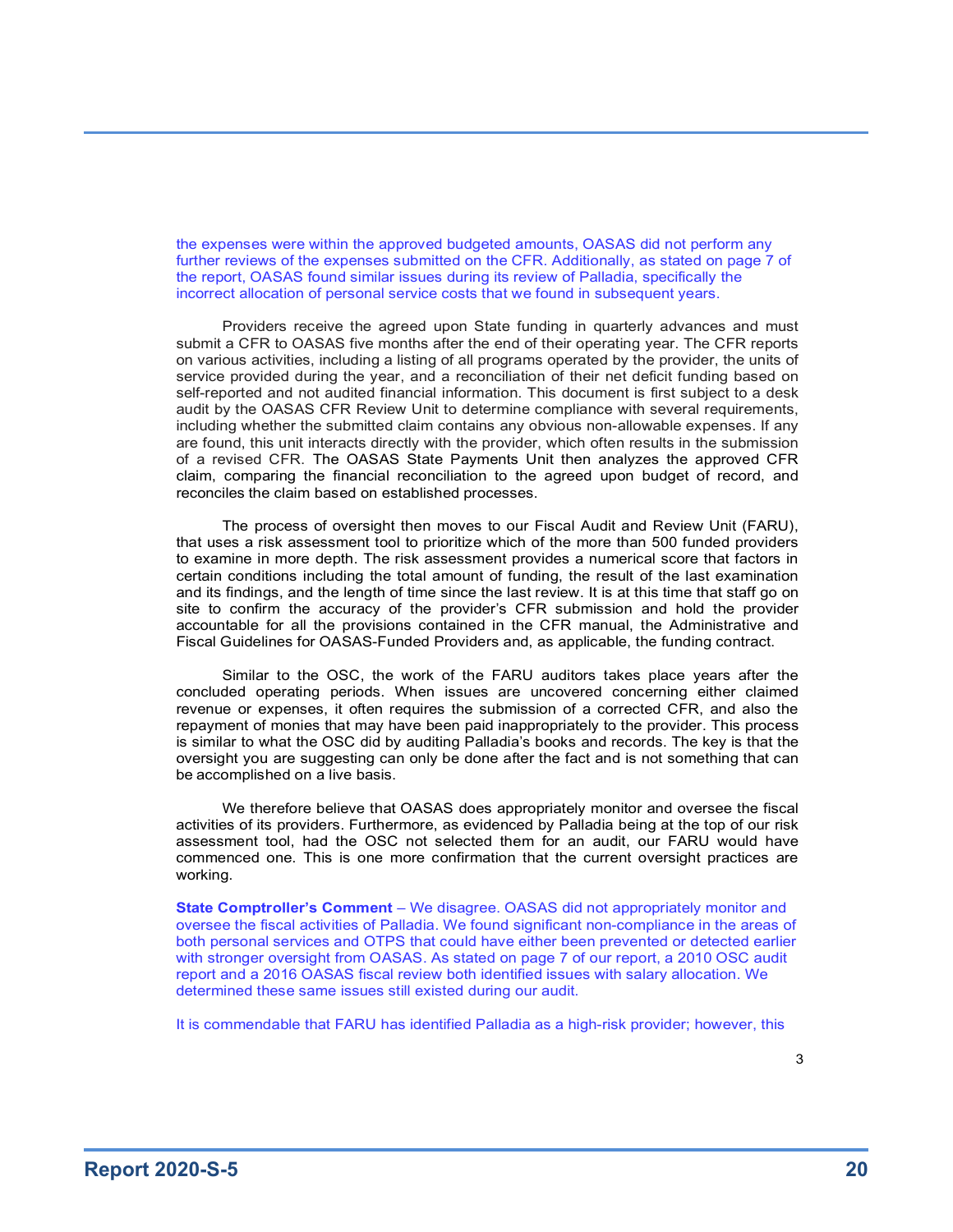supports OSC's conclusion that Palladia's submitted expenses needed to be closely monitored, which would include more detailed and frequent reviews of financial records.

#### **OSC Recommendation #3:**

**Ensure Palladia discloses all expenses and allocation methodologies during its budget process, specifically salary expenses shared between OASAS and non-OASAS programs and the details of those expenses included in parent agency administration costs.**

OASAS disagrees with this recommendation and the statement that OASAS*: did not verify that Palladia maintained an allocation methodology to support shared expenses, instead relying on budgeted costs to determine whether the amounts claimed on the CFR were reasonable and further that OASAS "may" view annual costs as appropriate as long as the total program costs are below the provider's approved budget, which incentivizes providers to report budgeted rather than actual expenses on their CFRs.*

As noted in more detail in the previous section, OASAS takes every measure to ensure that a provider's agreed upon budget of record is as accurate as possible and that it is based on reasonable estimates of revenue and expenses. This also includes ensuring that proposed line item administrative costs are reasonable, appropriate and, through a ratio value calculation, considers all proposed administrative expenses for both OASAS and non-OASAS programs, to ensure that OASAS only funds its appropriate share of these expenses.

Further, while the budget negotiation contained line item administrative costs to consider, Palladia lumped most of those expenses into a single CFR line item "Parent Agency Admin" without providing detail of what was included. For more than two years, our CFR Review Unit has required that all providers who have entries on this single line item detail its contents to ensure the appropriateness of what is comprises. The periods audited by the OSC in its examination of Palladia predated this enhanced oversight.

**State Comptroller's Comment** – While it is commendable that OASAS has updated its requirements, this does not change the fact that, during fiscal year 2017-18, Palladia included its parent agency administration costs on the single line item without OASAS verifying what was included and whether it was allowable as per the CFR Manual, the Guidelines, and the contract.

Given that the issue is one of how expenses were claimed and not how they were budgeted, OASAS contends that its budgeting process is appropriate and accurate.

**State Comptroller's Comment** – OSC is not questioning OASAS' budgeting process, nor was this process the focus of the audit. Rather, this audit focused on the amounts claimed on the CFR, which should be based on actual expenses that comply with the CFR Manual, Guidelines, and the contract. However, both OASAS and Palladia officials stated that if CFR expenses are within approved budgeted amounts, they will generally be accepted. Compliance with the budget process should not justify unallowable costs being claimed on the CFR.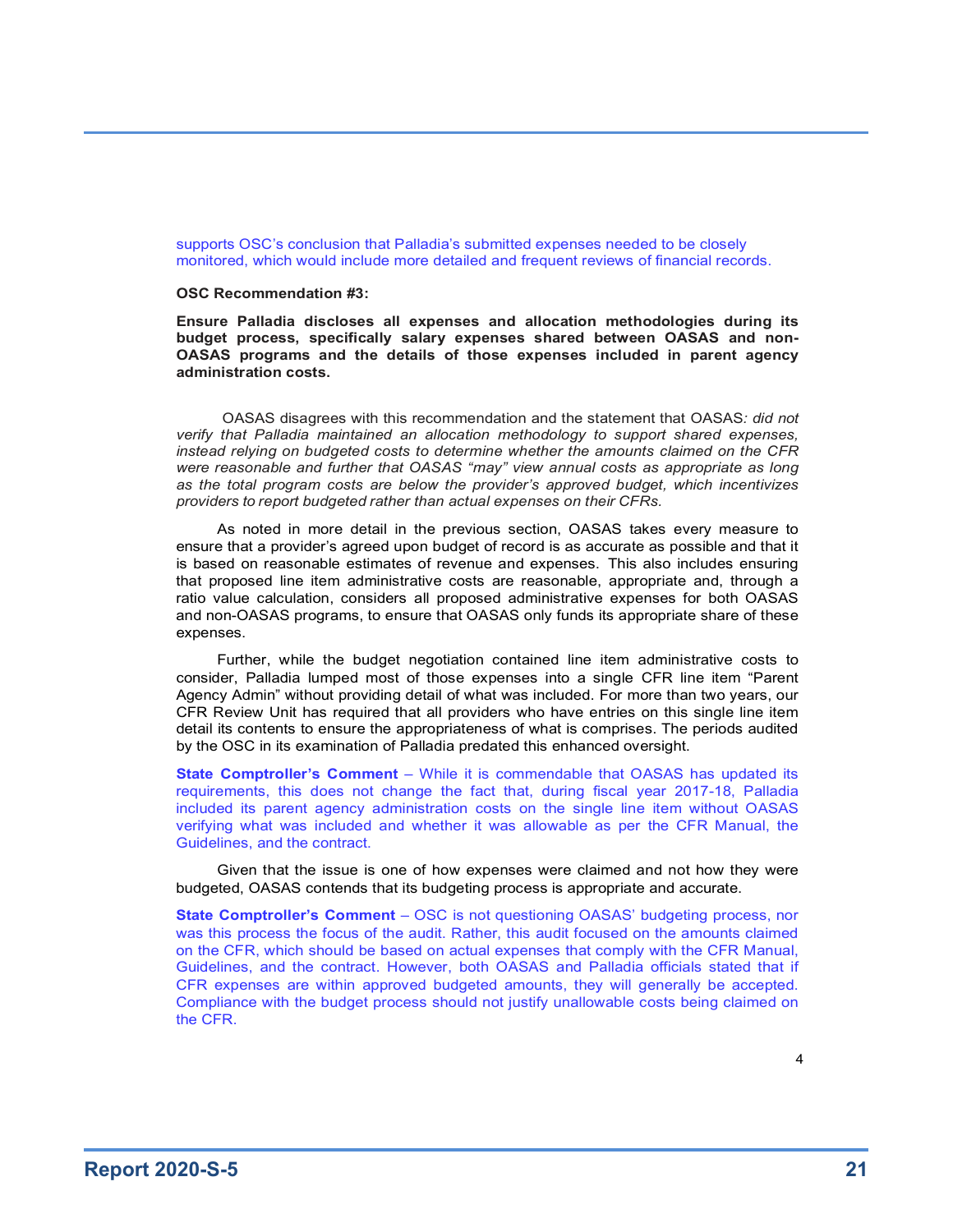Thank you for the opportunity to respond and for your consideration of our comments.

Very truly yours,

Strom J. Shrager

Steven J. Shrager Director, Office of Audit Services

Cc: Trisha Schell-Guy Vittoria Parry Manuel Mosquera Zoraida Diaz Daniel Raczynski David DiNatale